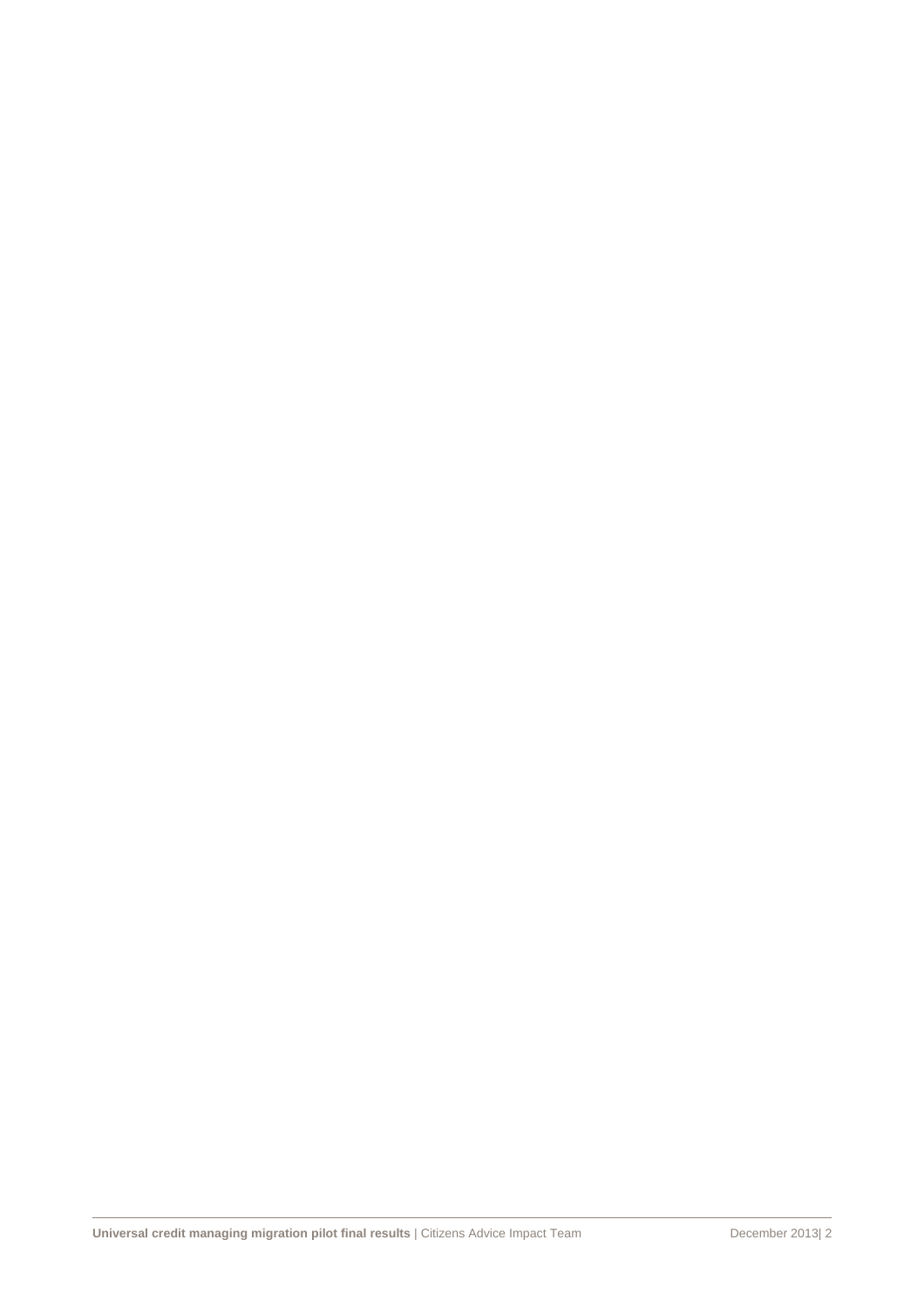# **Executive summary**

#### **Universal credit**

Universal credit is the single welfare payment that has started to replace six existing benefits, including those paid to people in employment on low incomes: working tax credit; income-based jobseeker's allowance; income-related employment support allowance; income support; child tax credit and housing benefit.

Citizens Advice welcomes the aims of universal credit to simplify the benefits system and make work pay. This principle has value for both society and claimants alike, and chimes with our ideals of enabling and empowering people, making them more independent and able to manage their money. But, universal credit needs to be implemented correctly in order to realise its potential. We recognise that claimants may need support to successfully migrate to the new system, and to therefore realise the advantages this change could bring.

The Government's proposals for universal credit could have the following key advantages:

- The claims process will be simpler requiring claimants to deal with only one Government department, reducing risks of delays in benefits being paid or over payment.
- The system will be more responsive and efficient at adapting to changes in individuals circumstances and earnings.
- It will be easier for people to calculate whether or not they would be better off by working more hours and increase financial work incentives.

Universal credit must be implemented correctly to realise these advantages. To empower and enable claimants it is vital that the right support is in place to help people migrate successfully to the new system. It is essential that the Government provides additional funding to support those transferring to universal credit to prepare and improve their capacity to manage under the new system.

#### **Managing migration pilot**

The Managing migration pilot was designed to understand how many of our current clients would be affected by universal credit, and understand their demographic and capability profile. From this, we wanted to identify which services were needed to provide them with necessary support, and how effective these were at equipping clients to successfully manage the migration to universal credit.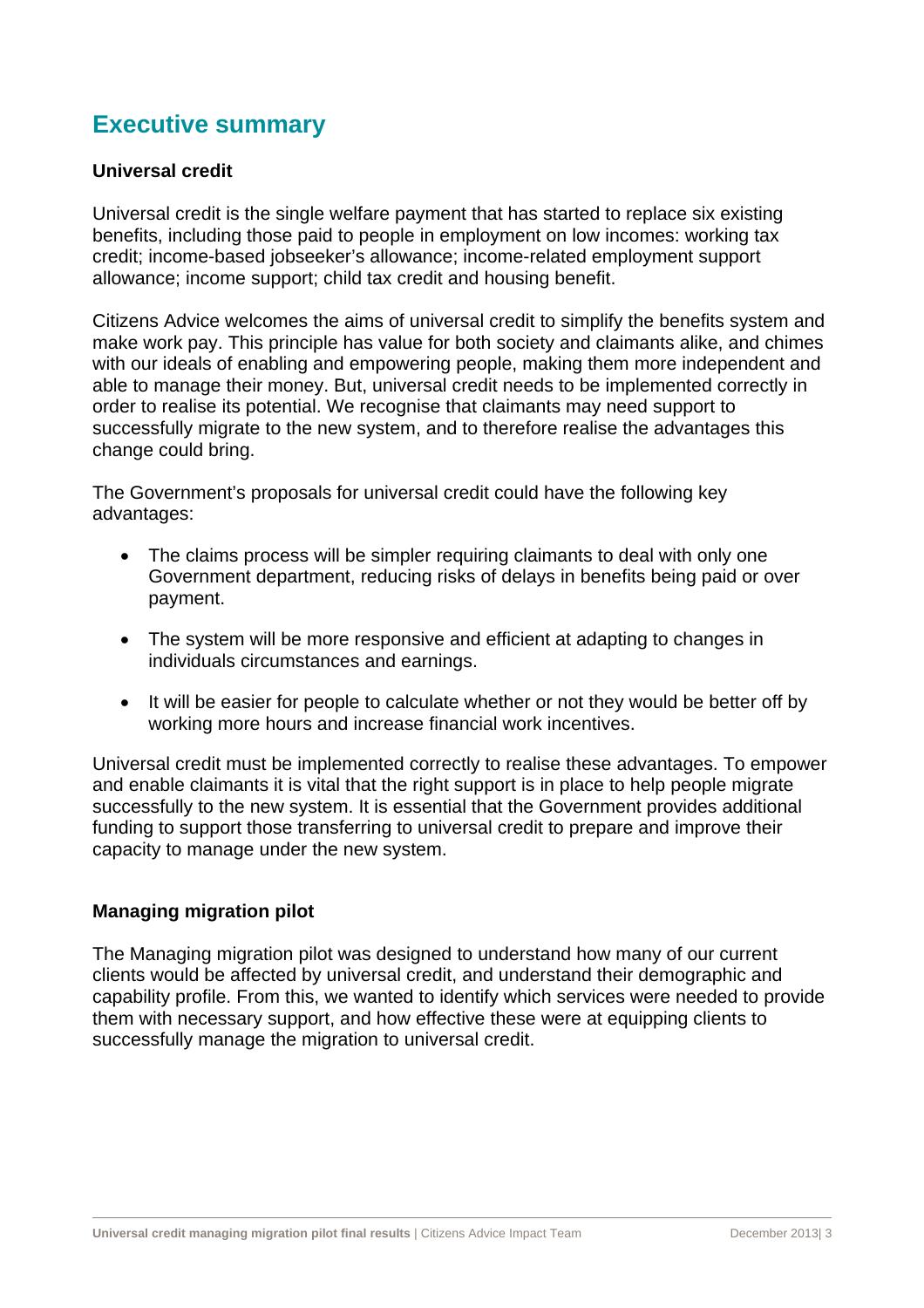# **Major findings**

**9 out of 10 clients** will need support to manage the transition, in one or more of the following capability areas: monthly payments, budgeting, banking, staying informed and getting online.

**Before:** 92% do not have the necessary capacity to manage transition



**After**: CAB support improved capacity and skills for over half of clients; 23% disengaged; 20% have not progressed.

After receiving advice and support from the CAB service **over half of clients have improved skills** in all five key areas.

l



**It is not just those that are vulnerable that will need support.** Our pilot identified initial support needs across all capability areas were the same for all profile characteristics, with 38 per cent of clients needing support across all five capability areas.

**50 per cent of everyday CAB clients are currently affected** by the change, and already see our bureaux as a place for advice and support. This is equivalent to one million people across our service. We anticipate that we will be a first port of call for many of the 10 million people<sup>1</sup> who are expected to deal with universal credit. This demand will have significant implications for our service.

**Our pilot shows** that our advice and support, combined with new tailored services, can help empower the majority of people who need support to become more independent by improving their skills and ability to manage the change.

With additional funding for the right support services to meet people's needs, we can move over half of those clients who lacked the appropriate capabilities for universal credit to improve their skills and abilities and be more likely able to manage a claim.

<sup>1</sup> House of Commons Committee of Public Accounts, Universal Credit: early Progress, Thirtieth Report of Session 2013–14 (7 November 2013), Page 13 http://www.publications.parliament.uk/pa/cm201314/cmselect/cmpubacc/619/619.pdf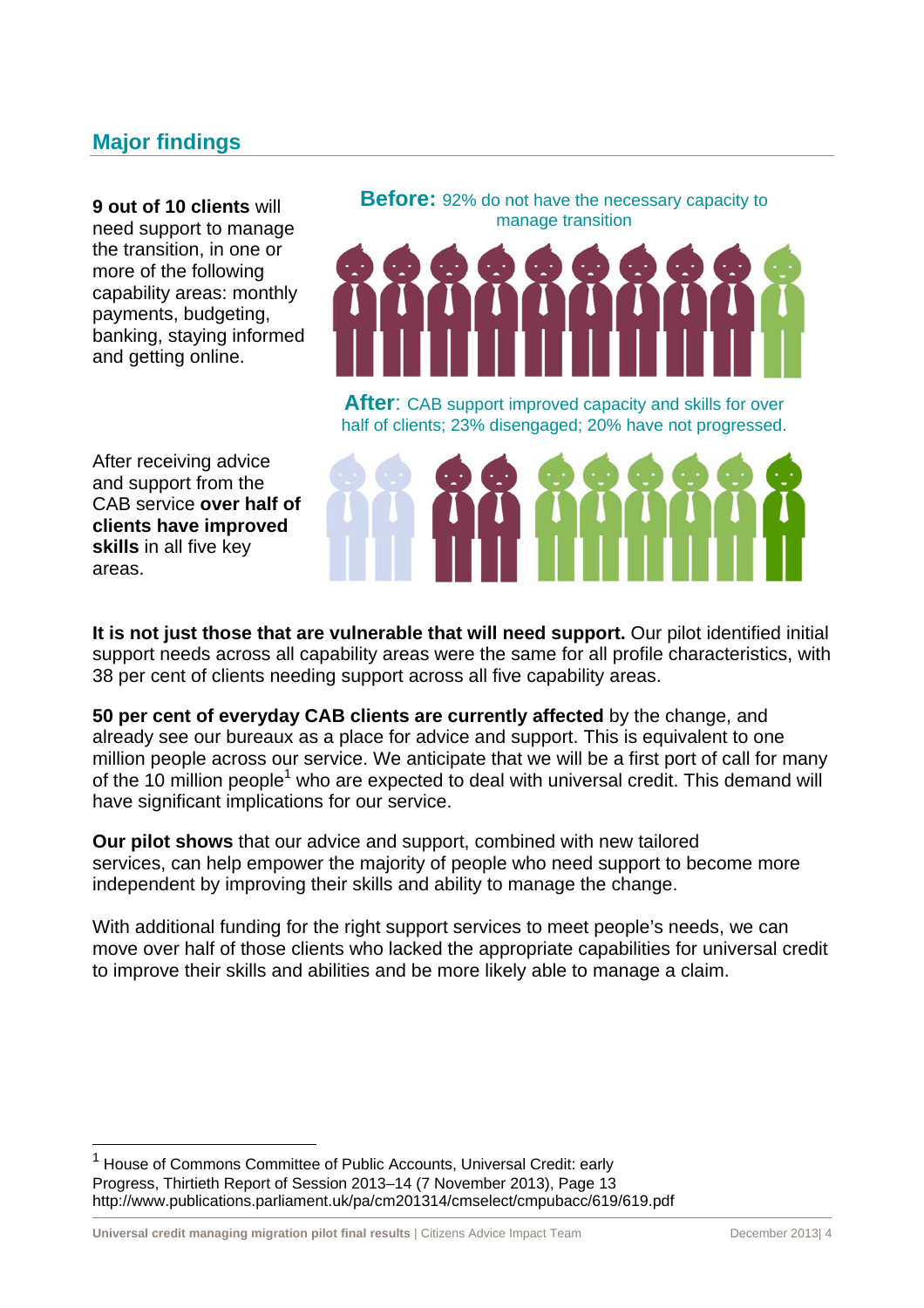# **The need for support**

We have identified the barriers that exist around successful transition to universal credit. These barriers are a combination of external factors (e.g. internet access), client capacity (e.g. literacy), client knowledge (e.g. financial capability), and client behaviour (e.g. knowing about and responding to the changes).

Key findings on the barriers around the transition to universal credit include:

**95 per cent** agree they would benefit from having a choice to be paid fortnightly;

**80 per cent** agree they would benefit from having rent paid directly to their landlord;

**21 per cent** would struggle having their benefit paid to one bank account in the household.

A further challenge with our pilot is that some clients have disengaged with the process, as they do not yet feel that universal credit is relevant to them.

Behaviour change is a long-term process, and provision needs to be put in place to ensure individuals are supported across the entire transition period, know when and how to prepare for changes and are provided with help that suits individuals' personal needs.

We know the services that our clients will need to make the transition and these go above and beyond our normal delivery in terms of volume and types of services provided.

We will need support to help those who will turn to us for help.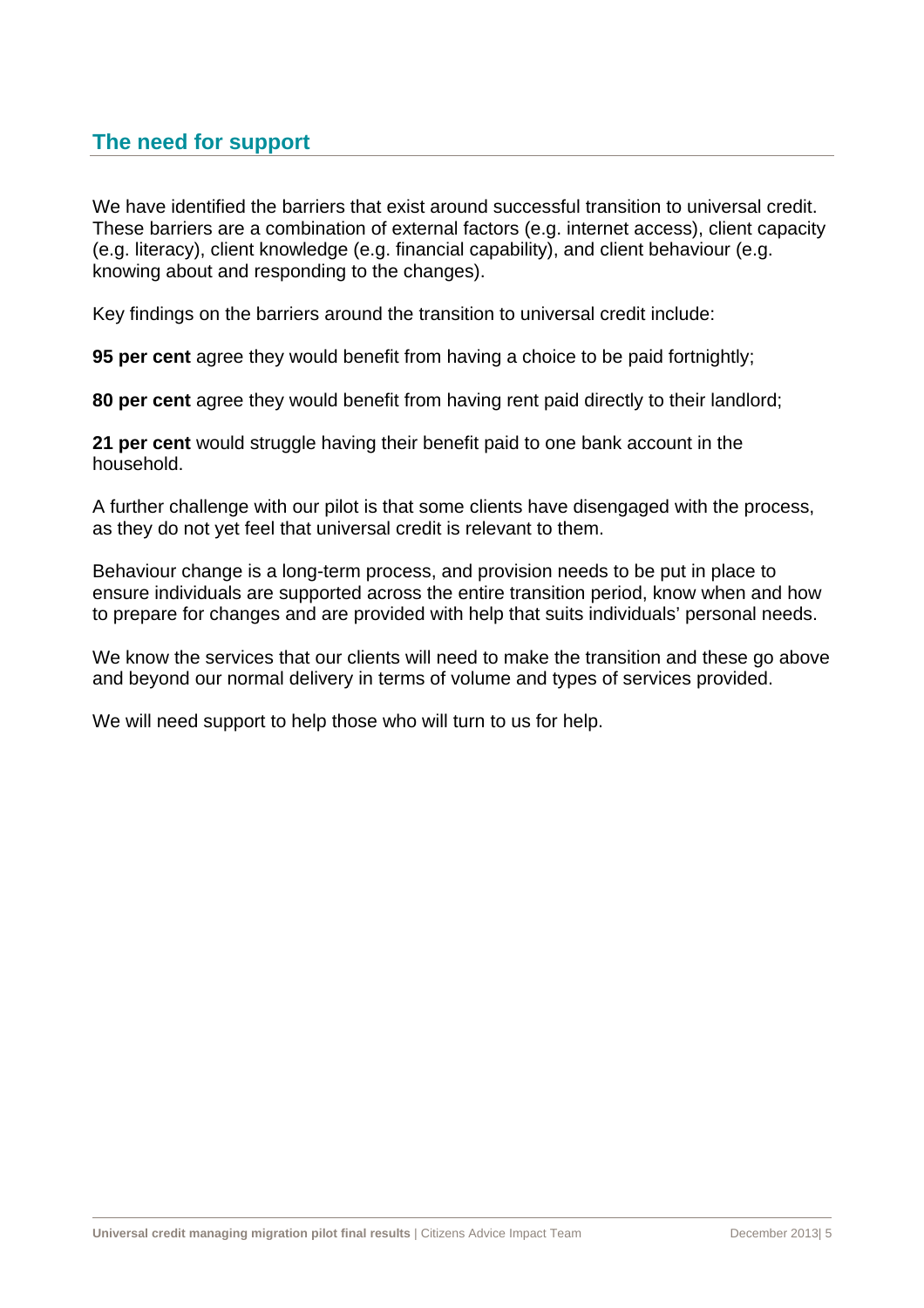# **Contents**

| <b>Executive summary</b>                                 | 3               |
|----------------------------------------------------------|-----------------|
| Managing migration pilot: what have we piloted, and why? | $\overline{7}$  |
| How many will need support to successfully migrate?      | 11              |
| How many now have improved capacity after CAB support?   | 12 <sup>2</sup> |
| Monthly payments                                         | 14              |
| <b>Budgeting</b>                                         | 16              |
| <b>Banking</b>                                           | 18              |
| Staying informed                                         | 20              |
| Getting online                                           | 22              |
| Implementing universal credit and the support required   | 24              |
| Appendix: methodology                                    | 26              |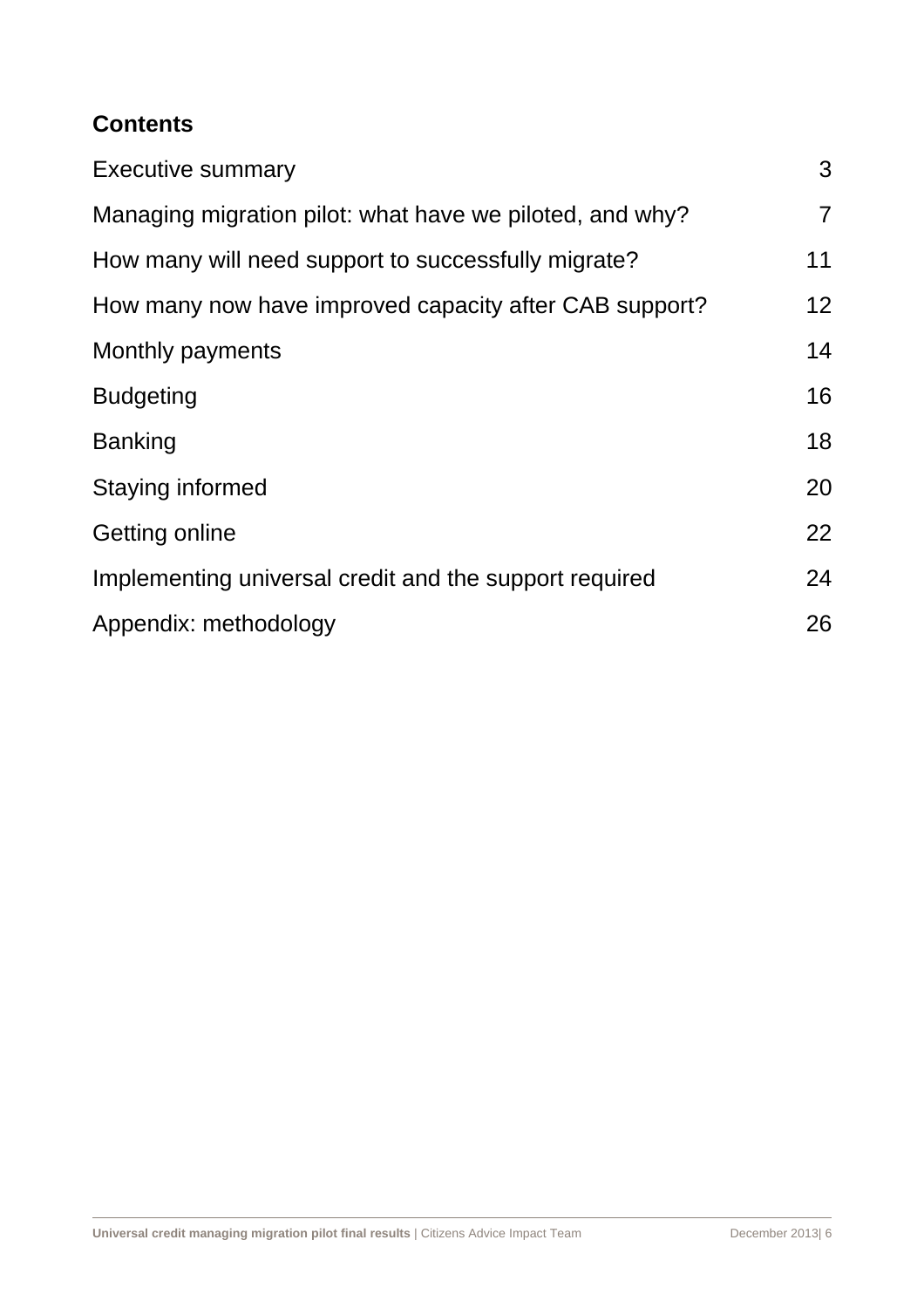# **Managing migration pilot: what have we piloted, and why?**

# **What is universal credit, and how will it affect our clients?**

Universal credit is the single welfare payment being rolled out to replace six existing benefits: income-based jobseeker's allowance, income-related employment support allowance, incapacity benefit, working tax credit, child tax credit and housing benefit. The idea of a single benefit administered by one Government department (instead of three) is to make claiming and maintaining a claim simpler and easier to ensure clear gains from earning more. However, how the benefit is claimed and paid is also changing which will require huge adaptations for many people. Major changes include:

- adapting to a single monthly payment, made in arrears instead of two or three payments of these benefits at different times in the month.
- one payment made per household, to one bank account instead of ensuring payments for children being paid to the main carer.
- claimant responsibility for managing direct rent payments to the landlord
- making and managing a claim online

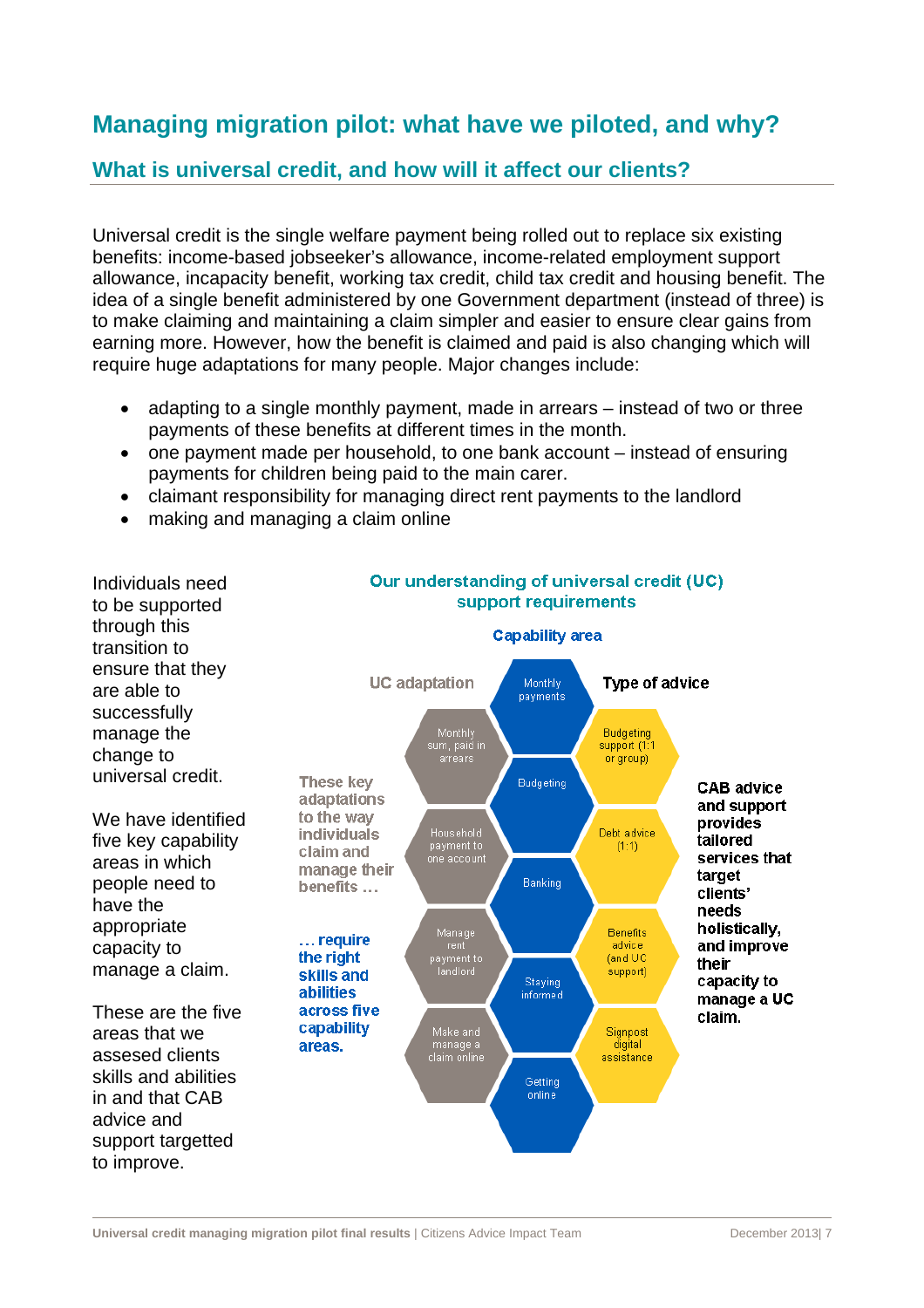# **What is the Managing migration pilot?**

The Managing migration pilot was a project designed and run by Citizens Advice to understand the level and nature of support our clients will need in making the successful transition to universal credit. The project worked with more than 1,700 clients, across three Citizens Advice Bureaux (Birmingham, Ynys Mon and North Dorset).

Citizens Advice funded each bureau to investigate the support requirements of their clients, increasing the volume of interventions delivered during this period, and adapting existing advice and support services as appropriate. These three bureaux were chosen as they reflected the diverse nature of our service – operating in both rural and urban environments with differing client profiles and resources.

Running from March-September 2013 the pilot had three key phases each designed to further Citizens Advice's understanding of the impact of universal credit implementation.

| <b>Initial</b><br>assessment:     | During a three month period every client that came into each pilot bureau<br>was assessed to identify if universal credit was relevant to them (i.e. if<br>they were in receipt of an affected benefit). For clients who would be<br>affected by universal credit we assessed how capable they were across<br>the five identified capability areas. From this, we gathered an<br>understanding of the scope and scale of support needed for universal<br>credit within our existing client base. |
|-----------------------------------|--------------------------------------------------------------------------------------------------------------------------------------------------------------------------------------------------------------------------------------------------------------------------------------------------------------------------------------------------------------------------------------------------------------------------------------------------------------------------------------------------|
| <b>CAB advice</b><br>and support: | After identifying clients support needs each bureau ran tailored<br>interventions that aimed to tackle the potential gaps in the skills and<br>abilities necessary to manage universal credit. These were offered to all<br>clients who were identified as needing further support. This enabled us to<br>understand what was effective in terms of client progress and<br>engagement. We measured clients' progress each time we saw them.                                                      |
| <b>Follow-up</b><br>survey:       | At the end of the pilot we surveyed clients about what impact our<br>interventions had on them and what further support they may require<br>come the rollout of universal credit.                                                                                                                                                                                                                                                                                                                |

Further details about the methodology, capability areas and scoring system can be found in the appendix.

# **Why did the Citizens Advice service run this pilot?**

#### **To best support our clients**

DWP figures state that the transition to universal credit will have a direct impact on 10 million people. They will have to develop new skills and behaviours and figures.

We recognise that the Citizens Advice service will play a vital role in providing support to individuals needing help. Through the pilot, we identified that 50 per cent of our current client base will be affected by the change. This is equivalent to one million people. We anticipate that we will be a first port of call for many of the 10 million individuals affected by the introduction of universal credit.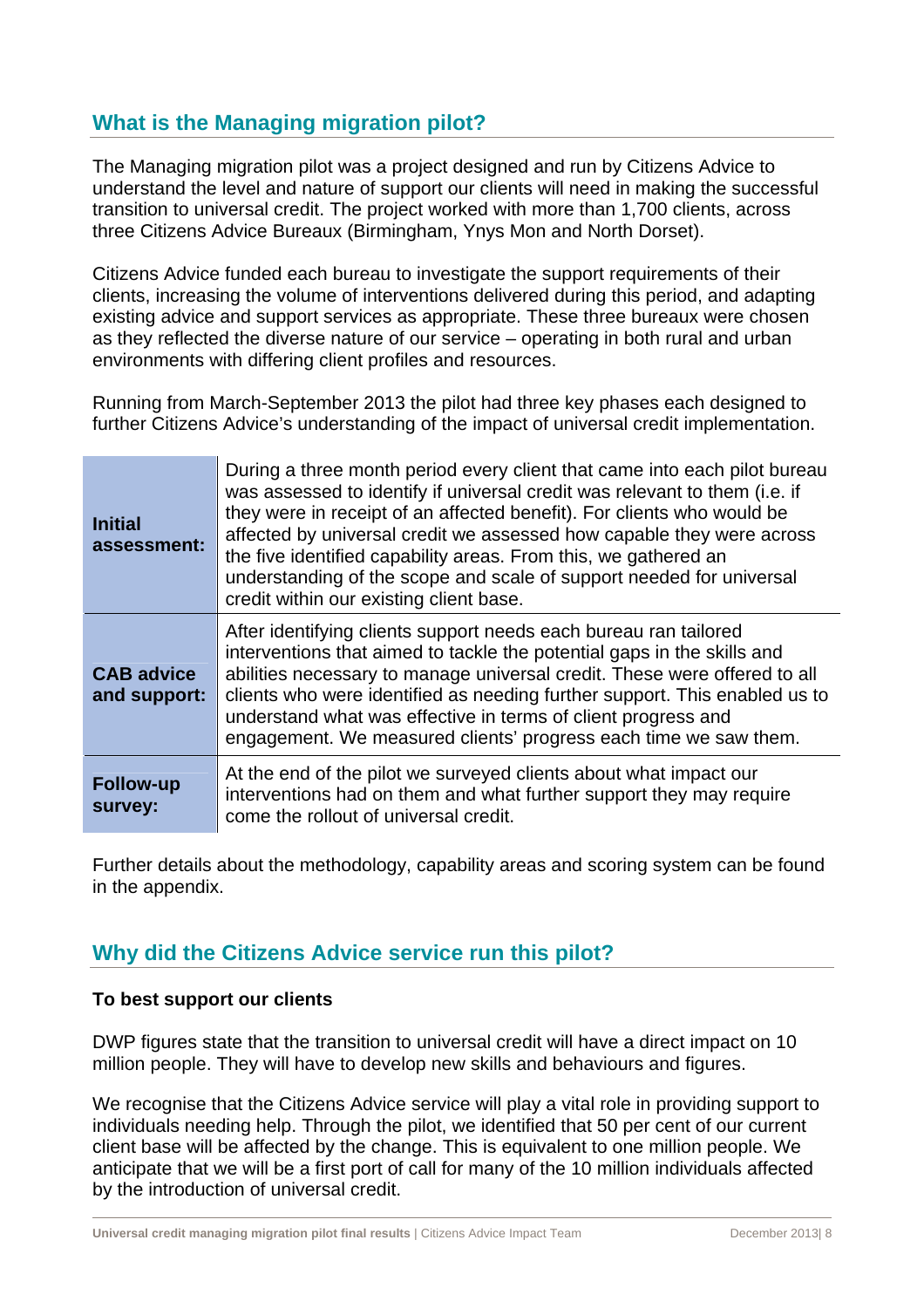As a key support provider we wanted to understand how we can best help our clients and address their capability needs. This pilot was therefore designed to help prepare our service delivery ahead of the roll-out of universal credit, gaining an insight into how it will affect our clients and what barriers might impede their transition.

Our results show that Citizens Advice Bureaux (CAB) can enable and empower clients but that many people will need a wide range of support. We found that 9 out of 10 clients will need support to make the change, with 38 per cent having support needs across all of the five capability areas we identified.

It is not just those usually regarded as vulnerable (e.g. disabled people and those with mental health problems) that will need support. Our pilot identified initial support needs across all capability areas were the same for all profile characteristics. The support structures that are put in place to enable people to manage this transition will need to encompass a range of services to provide for the full-spectrum of individuals needing support and with differing levels of need.

#### **To inform our understanding of how universal credit can be best implemented**

We are using information from this pilot to inform our understanding of how specific aspects of universal credit implementation will affect claimants and therefore how the opportunities provided by instigating a simpler benefits system might be realised without compromising individuals financially, or their capacity to manage the changes. This is part of our wider engagement with the impact of welfare reform, which includes examining the effect that multiple benefits changes have on individuals.

#### **To prepare our bureaux and service**

Building upon our extensive knowledge of advice and support we have shown we can improve clients' capacity to successfully migrate to universal credit. The insights gleaned from this pilot will enable our bureaux to prepare for universal credit rollout, through our learning about the level of anticipated traffic, the services that will be required and the resources that will need to be in place to ensure effective delivery. This includes knowledge of:

- the support and resources required to assist clients' varying capacity levels; and
- how far we can improve clients' skills and abilities.

#### **Ynys Mon Citizens Advice Bureau:**

*"Taking part in the Managing migration pilot has enabled us as a bureau to understand the impact universal credit will have on our clients, and allowed us to consider different ways of working to see how we can best help them to cope with the transition."* 

#### **Birmingham Citizens Advice Bureau:**

*"The Managing migration pilot has allowed us further opportunity to engage with the welfare reform programme as a whole, whilst also giving us the impetus and the opportunity to develop strong partnerships with other service providers affected by the reforms."*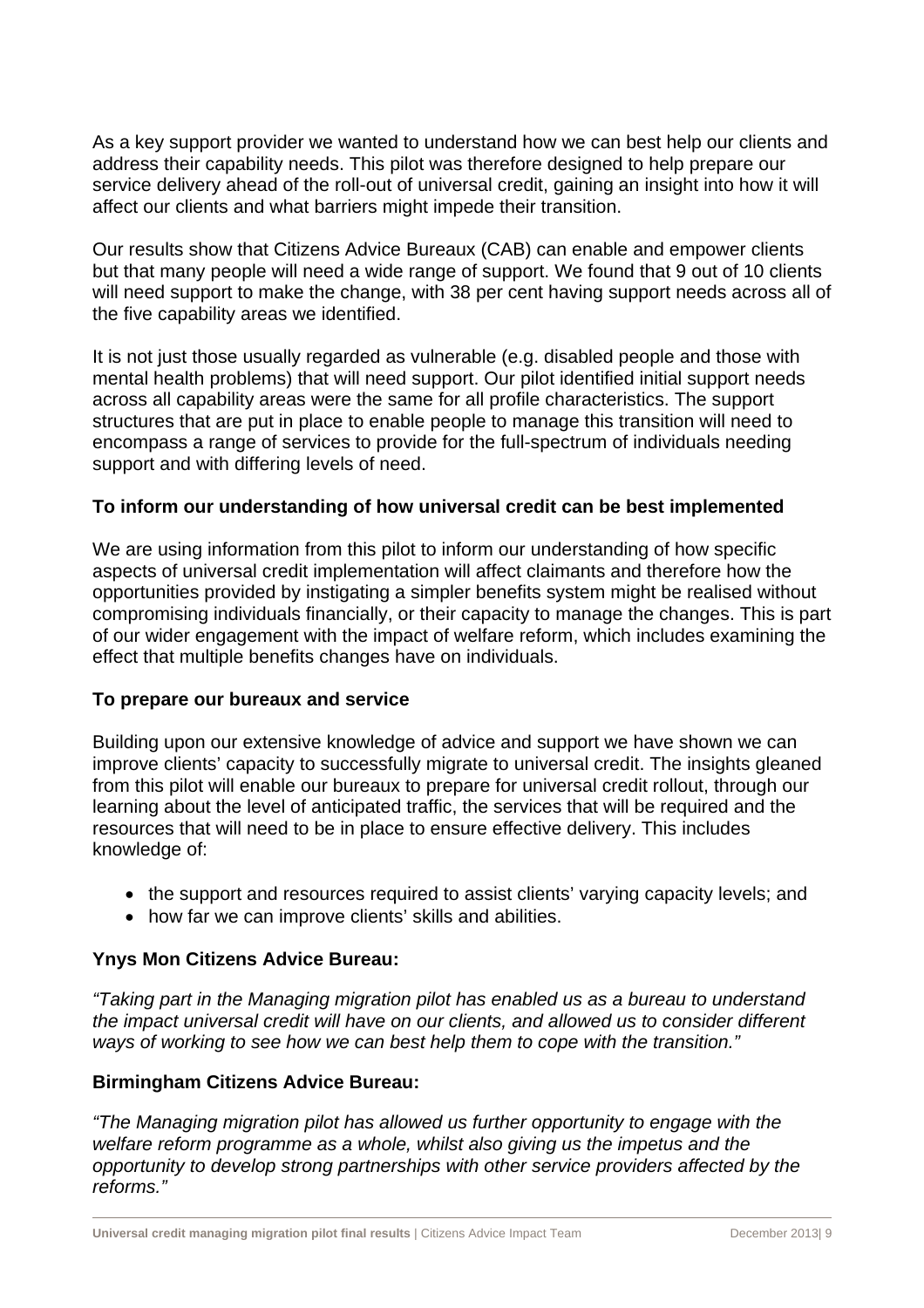Such demand for support and advice will have a big impact on the Citizens Advice service and our ability to respond to our clients' needs.

For example, the transition from incapacity benefit to employment support allowance (ESA) has had, and is having, a noticeable impact on the CAB service. Incapacity benefit problems used to represent eight per cent of all benefits issues we saw and ESA is now 22 per cent.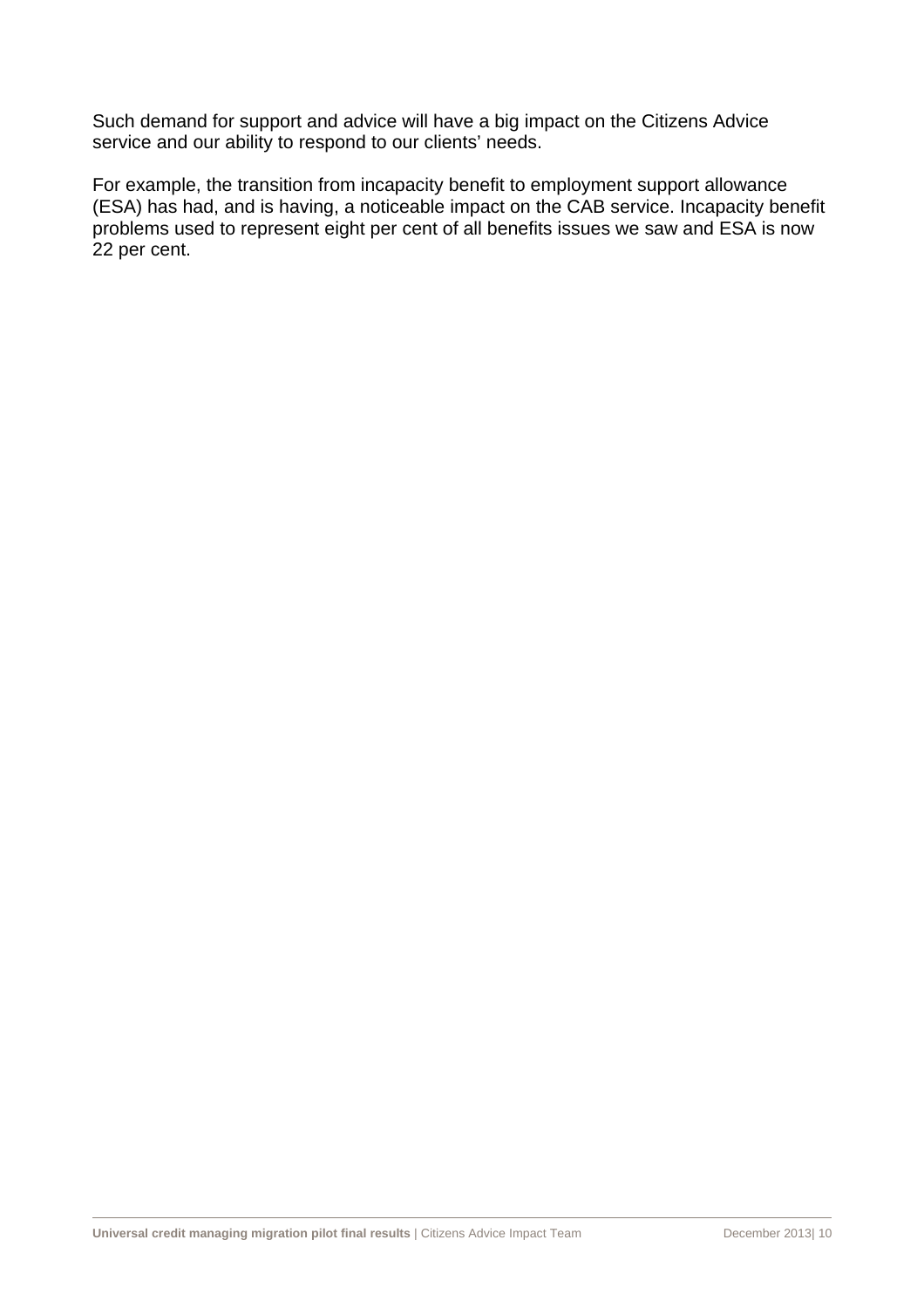# **How many will need support to successfully migrate?**

#### **50 per cent of our clients will be affected by the change to universal credit**

This is not just those clients coming to see us about benefits issues but anyone seen during this period who therefore already see their CAB as a place for advice and support.



**9 out of 10 clients do not have the appropriate capacity to manage** 

92 per cent (1,615 of 1,746 clients) were not equipped for universal credit in one or more of the five identified capability areas identified as necessary for managing a claim: monthly payments, budgeting, banking, staying informed and getting online.

#### **38 per cent of clients needed support across all five identified capability areas**



73% need help with monthly payments.

77% need help with budgeting.

52% need help with banking.

81% need help staying informed.

66% need help getting online.

#### **Not just those considered 'vulnerable' are affected:**

While some clients might need greater levels of assistance than others individuals across all different client profiles (such as age, gender, employment status, and housing situation) will require support to ensure they have the necessary skills and abilities to manage the new system.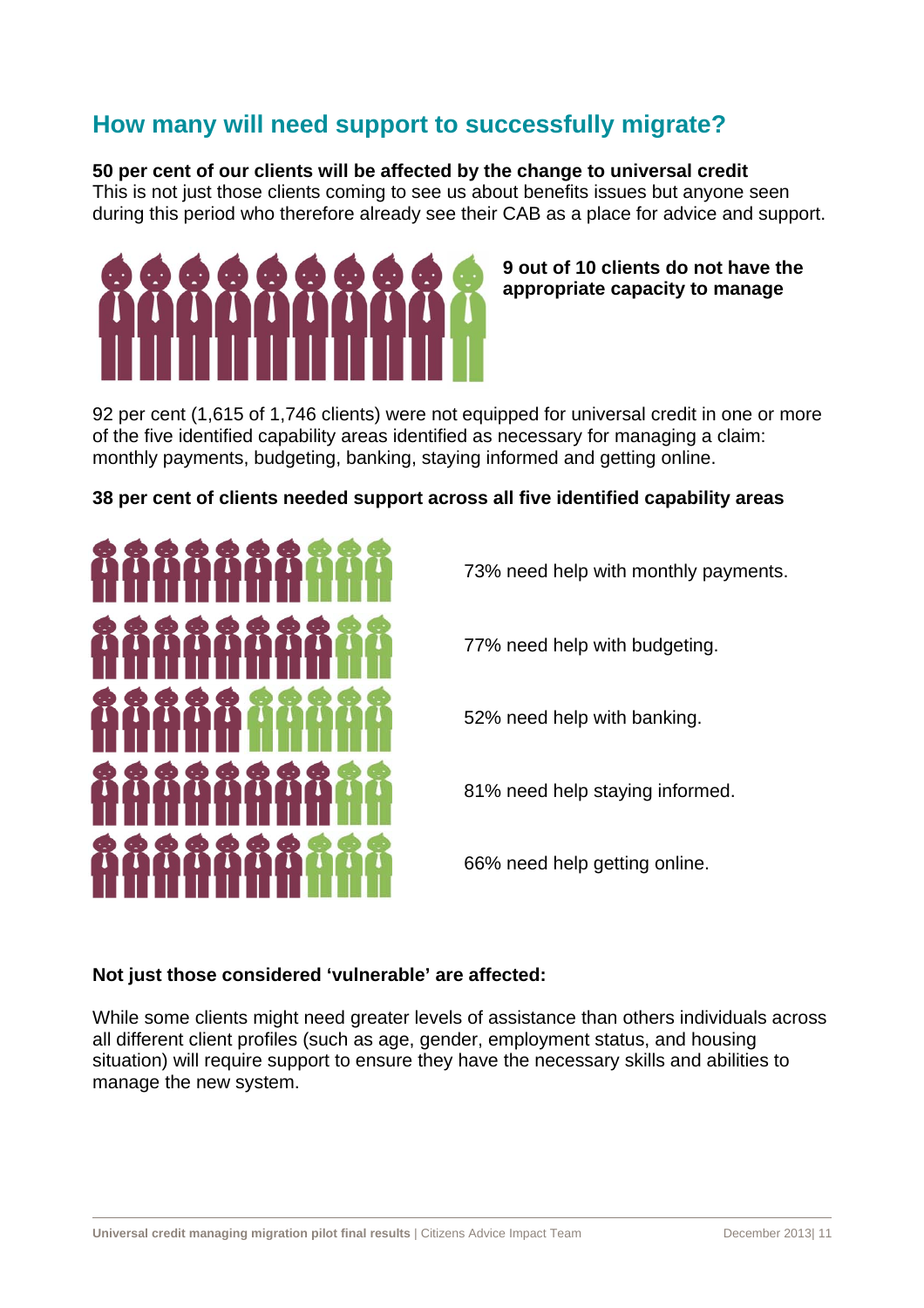# **How many now have improved capacity after CAB support?**

Our pilot shows that our advice and support combined with new tailored services can help empower the majority of people who need support to become more independent, by improving their skills and ability to manage the change.

With additional funding for the right support services to meet people's needs we can move over half of those clients who lacked the appropriate capabilities for universal credit towards improved skills and abilities making them more likely to be able to manage a claim.



## **After CAB support:**

**52%** improved their skills and abilities across all areas (907 of 1,746 clients)

**5%** have the necessary capacities for most of the capability areas (86 clients)

## **Have not progressed:**

**23%** disengaged, and did not have an intervention (404 clients) **20%** still need further support to gain the necessary capabilities (349 clients)

## **Improvement across all identified capability areas**

Before CAB support 38 per cent lacked the appropriate capabilities for universal credit across all five of the identified capability areas. After providing information, advice and education to our clients this has reduced to eight per cent and instead 62 per cent now have improved skills across all five necessary areas.





It is important to be aware, however, that most of our clients are now rated at a score of four (out of five) on our capability area scoring system – noting the difference that they may now know how to do something, or have the necessary skills, but that this learning is as yet unproven.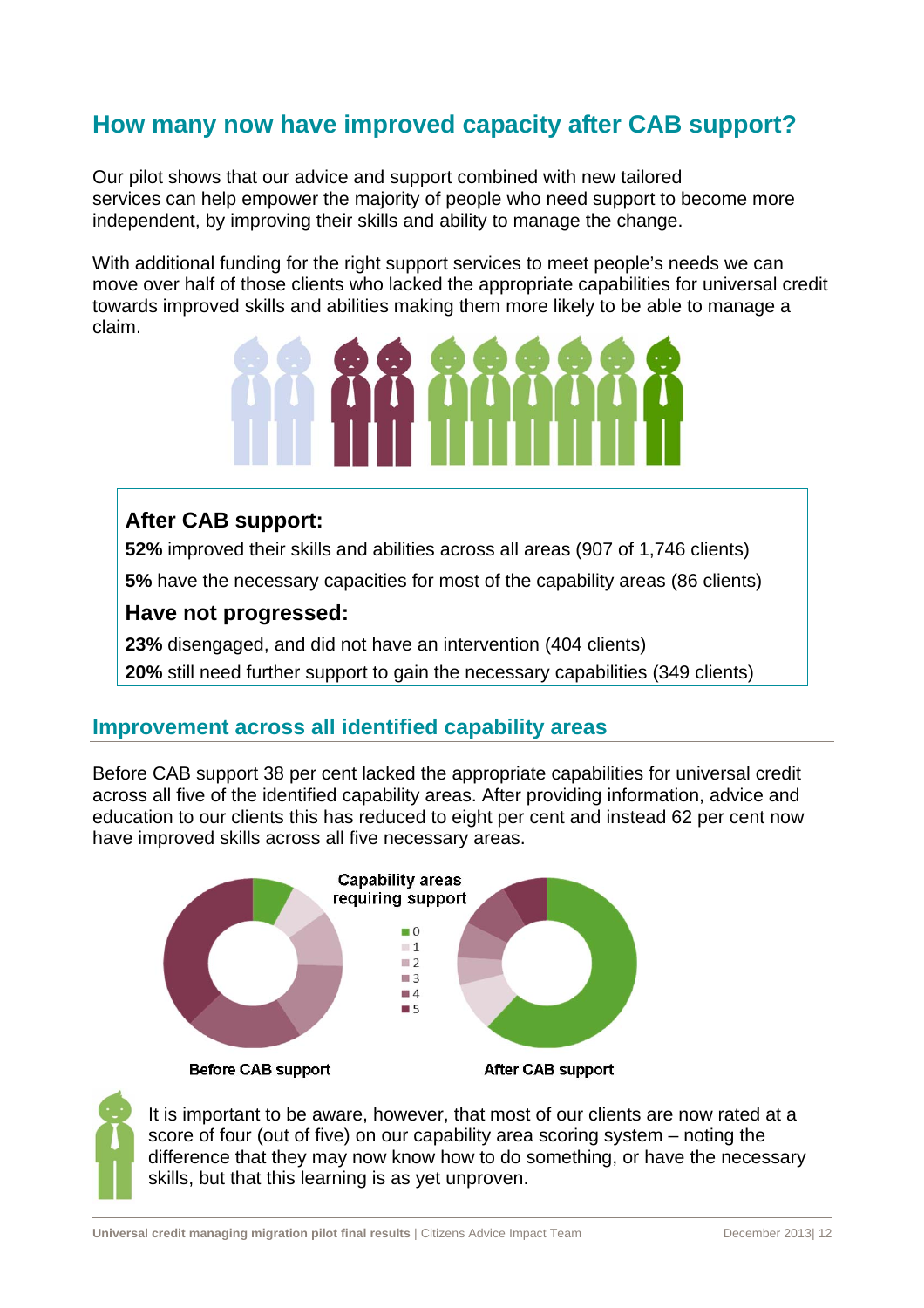# **The need for further support**

#### **2 in 5 clients have not progressed**

**2 in 10 clients** opted out of receiving the advice and support on offer and disengaged with the pilot. For some, this was due to personal commitments. Others did not feel that it was relevant to them yet as they had not been told when universal credit was going to start. Our pilot took place in areas where rollout has not yet occurred highlighting the importance of timely

communications as a significant factor in getting people to engage. People need to understand the implications for them in the migration to universal credit, in order to effect any sustained behaviour change that may be required. This reinforces the need for long-term support to ensure sustainable and timely behaviour change that focuses on capacity-building to pre-empt problems with managing under the new system. This assistance also needs to be suited to their needs and patterns to ensure that they can access the support they require.



**2 in 10 clients** have not been able to progress despite engagement and we must recognise that some people will find managing a universal credit claim much more challenging due to external factors and personal capacity, and will require more sustained support to cope. Some overarching barriers have been identified during this pilot for a number of clients who provided demographic details, including:

- 21 per cent would find income being paid to one bank account per household problematic
- 26 per cent would not be able to make a claim in English or Welsh

#### **Further support for those who have improved their skills and abilities**

**1 in 2** respondents to our follow-up survey state that they do not feel ready and able to make the change to universal credit.

**6 out of 10** feel they would require further support from agencies such as CAB when universal credit rolls out – such as support with their specific circumstance.

Through one or more interventions we have been able to empower clients and move them forward. But behaviour change is a long-term process and while many people have taken the right initial steps they may require further assistance to be fully independent and capable of applying for, and managing their universal credit claim on an successful on-going basis. Clients may still access the service to learn more about how the changes will affect them personally, to get help in the administrative side of making a claim and for further capacity-building. Sufficient support therefore needs to be in place for the entire transition period to ensure clients manage and are given the necessary time to adapt.

#### **Looking at each capability area in context**

For each of the five capability areas, we have identified what impact our interventions have had on clients, as well as some of the challenges that still exist to progressing towards being equipped for universal credit.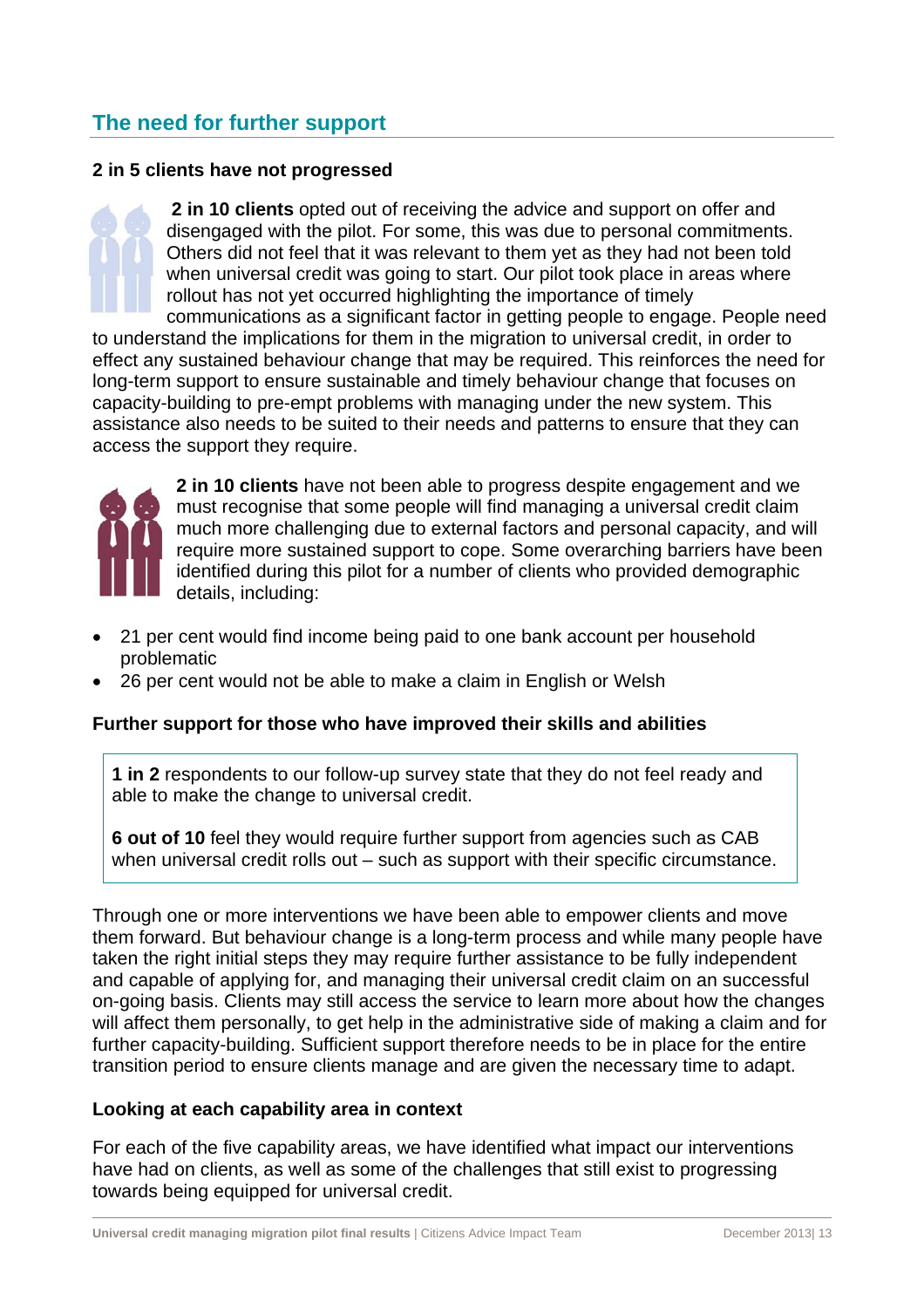# **Monthly payments**

Under universal credit, benefit payments will shift to a single monthly sum paid to one bank account per household. Under the current system claimants may be used to receiving different payments across the month. As a result of the change claimants will need to adapt existing patterns of managing their money in order to spread their costs and budget over the course of a month. Without this capacity claimants will not be able to manage their necessary expenditure over a monthly period leaving themselves at risk of falling into financial difficulties. As this payment is made to one account per household potential mismanagement of funds can affect others as well. This can have consequences that also link to other aspects of universal credit delivery, as explored in the 'Budgeting' section.

#### **What impact has our advice and support had on clients?**

**73 per cent** were not able to manage monthly payments at initial assessment.



**Following CAB support** 67 per cent have improved skills and abilities.

#### **How have CAB tackled this capability area?**



Clients have been offered budgeting support either in group workshops or one-to-one sessions. These aim to enable individuals to successfully budget on a monthly basis and adapt their current money management techniques to suit the changes that will come. This might involve taking them through the basics of how to construct a monthly budget by adjusting their current spending practice or starting from scratch. Such financial capability work is pre-emptive and proactive in its approach – aiming to address potential problems before they develop.

Another part of the pro-active preparation for monthly payments is ensuring client financial health. Universal credit

could, without the appropriate support and advice provision, worsen existing debt issues. Therefore clients were also offered debt advice sessions, where necessary, on a one-toone basis, to give them specific help to resolve any problematic circumstances and to inform them for the future.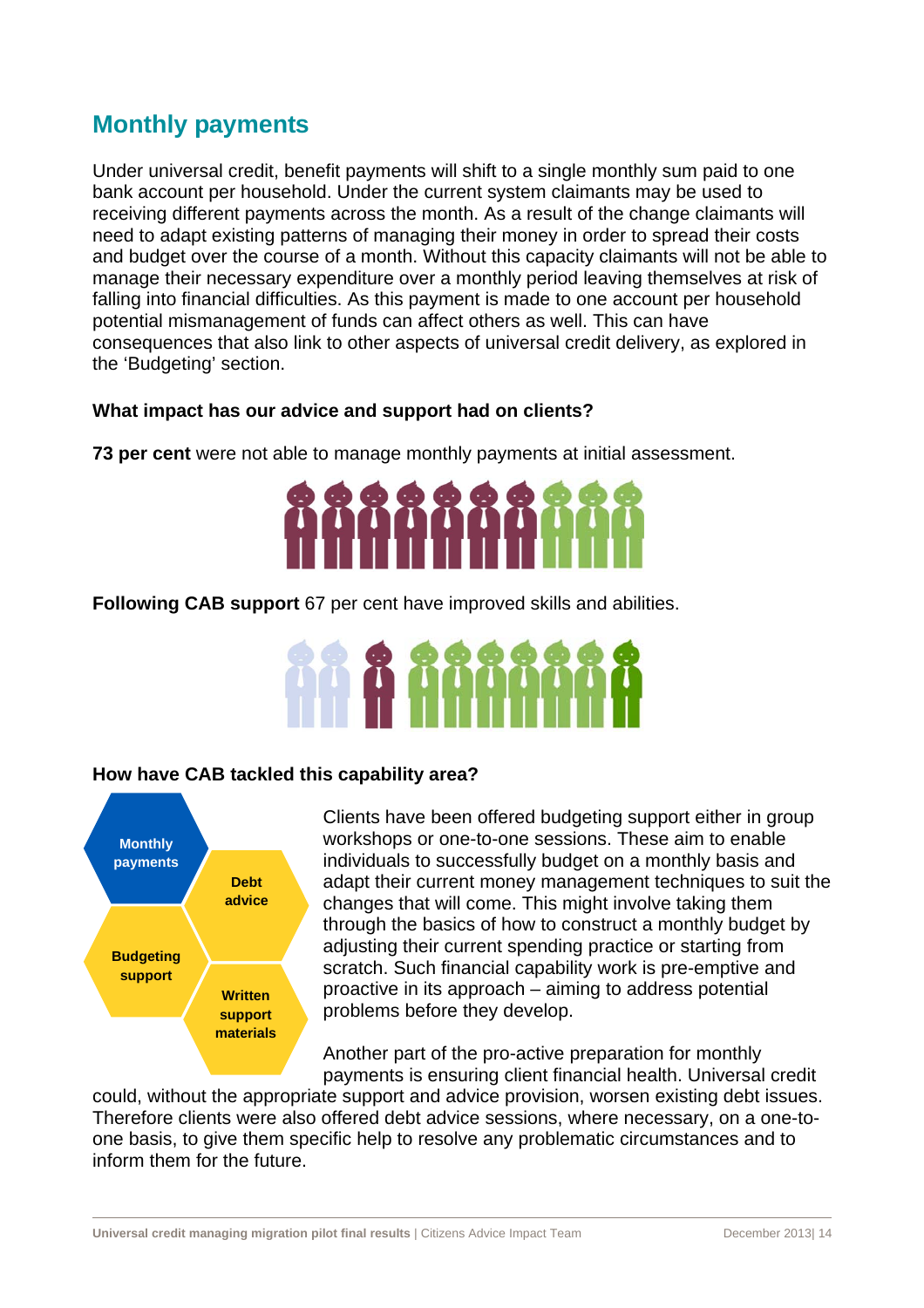# **Overcoming barriers to managing monthly payments**

CAB advice and support enabled clients to overcome potential barriers to managing monthly payments by providing:

- increased understanding of their income and expenditure
- ways to keep a better track of this on a monthly basis; and
- how budgeting on a monthly basis can be managed as a household.

After working with our clients 60 per cent (1,046 clients) are at four (out of five) on our capability scale, indicating that they 'have a good idea of how much they spend as a household each month but do not always plan ahead'.



# **Challenges to improving client capacity**

**95 per cent agree** that they would benefit from having the option of fortnightly payment arrangements to allow them to transition onto the new system.

Many clients already carefully manage income on a weekly and fortnightly basis. Moving to monthly payments, without careful adjustment, could be challenging.



**Figure 1: How clients express the challenges around monthly payments** 

This concern does not come from an inherent inability to budget or inflexibility. Instead, clients have already adjusted to managing on limited income and are afraid of changes to their coping mechanisms. Many clients state that the changeover time is of particular concern. This could be aggravated by related factors, such as needing to support dependents or underlying disabilities.

Concerns highlighted to us and also mentioned during our surveying process indicate a lack of confidence in knowing when and how they will have

to adapt, underscoring the need for support prior to and throughout the transition period.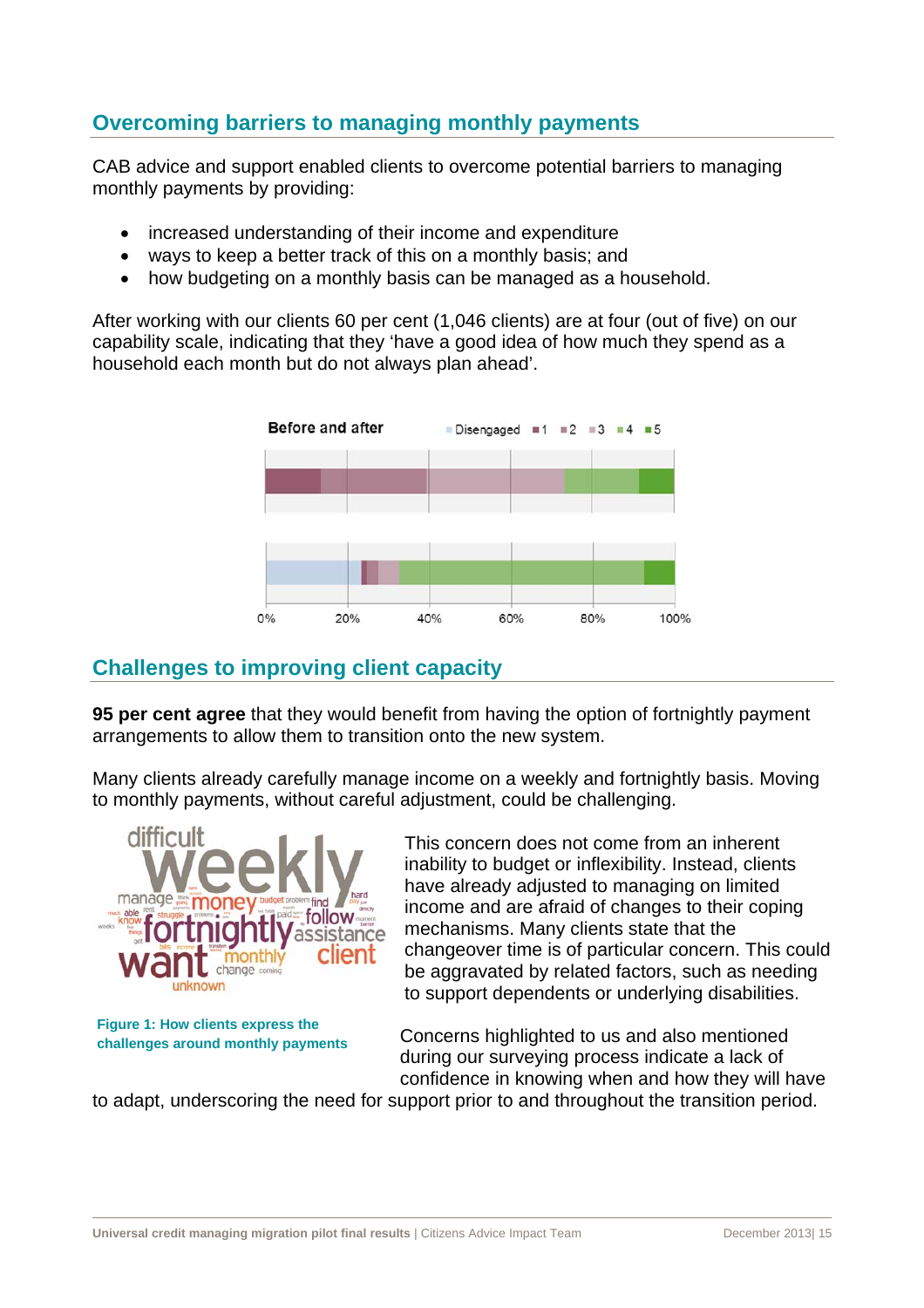# **Budgeting**

Claimants will have greater responsibility under universal credit for managing their own finances – adapting to a monthly payment and also making direct rent payments from this to their landlord (if relevant). Therefore, it is imperative that claimants can budget accordingly and are able to manage changes in their income, while maintaining payment schedules. Failing to pay priority bills could have severe consequences for the individual and household and there are also knock-on costs to society as a result.

#### **What impact has our advice and support had on clients?**

**77 per cent** were not able to manage changes in their money at initial assessment.



**Following CAB support** 67 per cent have improved skills and abilities.

#### **How have CAB tackled this capability area?**



Clients were offered budgeting support either in group workshops or one-to-one sessions. In general, during this pilot more one-to-one interventions were provided than is business as usual for CAB. Although they required additional resource, this type of session had the advantage of boosting client engagement rates and enabled CAB to provide help tailored to a client's specific situation.

Debt advice was also offered to clients, where necessary, and one-to-one support in both these areas allowed the opportunity to provide support that addressed short term and long term financial capability issues, in an integrated manner.

Furthermore, clients were also sometimes provided with

specifically written support materials that illustrated ways to reduce spending drawing on local knowledge of relevant organisations and saving opportunities, such as Ynys Mon highlighting discounted food times at local supermarkets.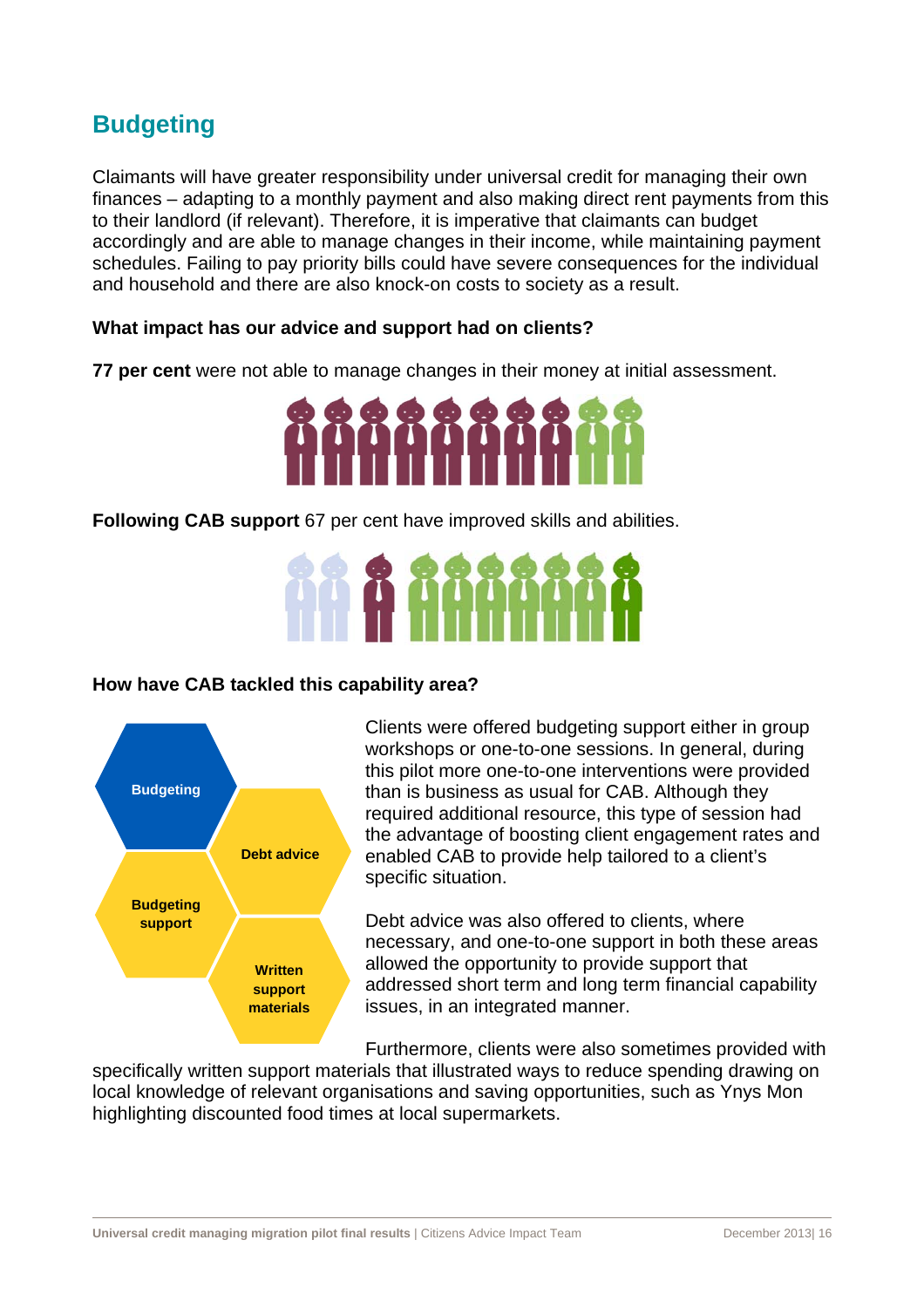# **Overcoming barriers to sustainable budgeting**

CAB advice and support enabled clients to overcome potential barriers to budgeting by :

- providing an understanding of why they might run out of money and the implications of this
- enabling clients to make changes to the way they budget; and
- showing clients ways to save money or increase their income.

After working with our clients 62 per cent (1,076 clients) are now at four (out of five) on our capability scale, indicating that they 'check out the best deals and have found ways to save money/increase money'. However it is yet to be proven whether clients stick to these goals and always maximise their potential income.



# **Challenges to improving client capacity**

**80 per cent agree** that they would benefit from having the option of alternative payment arrangements for directly paying their rent at least during a transition period.



**Figure 2: How clients express challenges around 'budgeting'** 

Many state they are only able to 'sometimes' manage currently tight budgets and the impact of further changes is worrying. Individuals link their ability to cope with the degree of change or flux that they would have to deal with and whether or not they would have prior warning. For those that already have debts, money troubles or have dependents this is likely to be compounded.

This highlights the need for support and timely information about changes as well as budgeting support to boost individuals' confidence and capacity to adjust.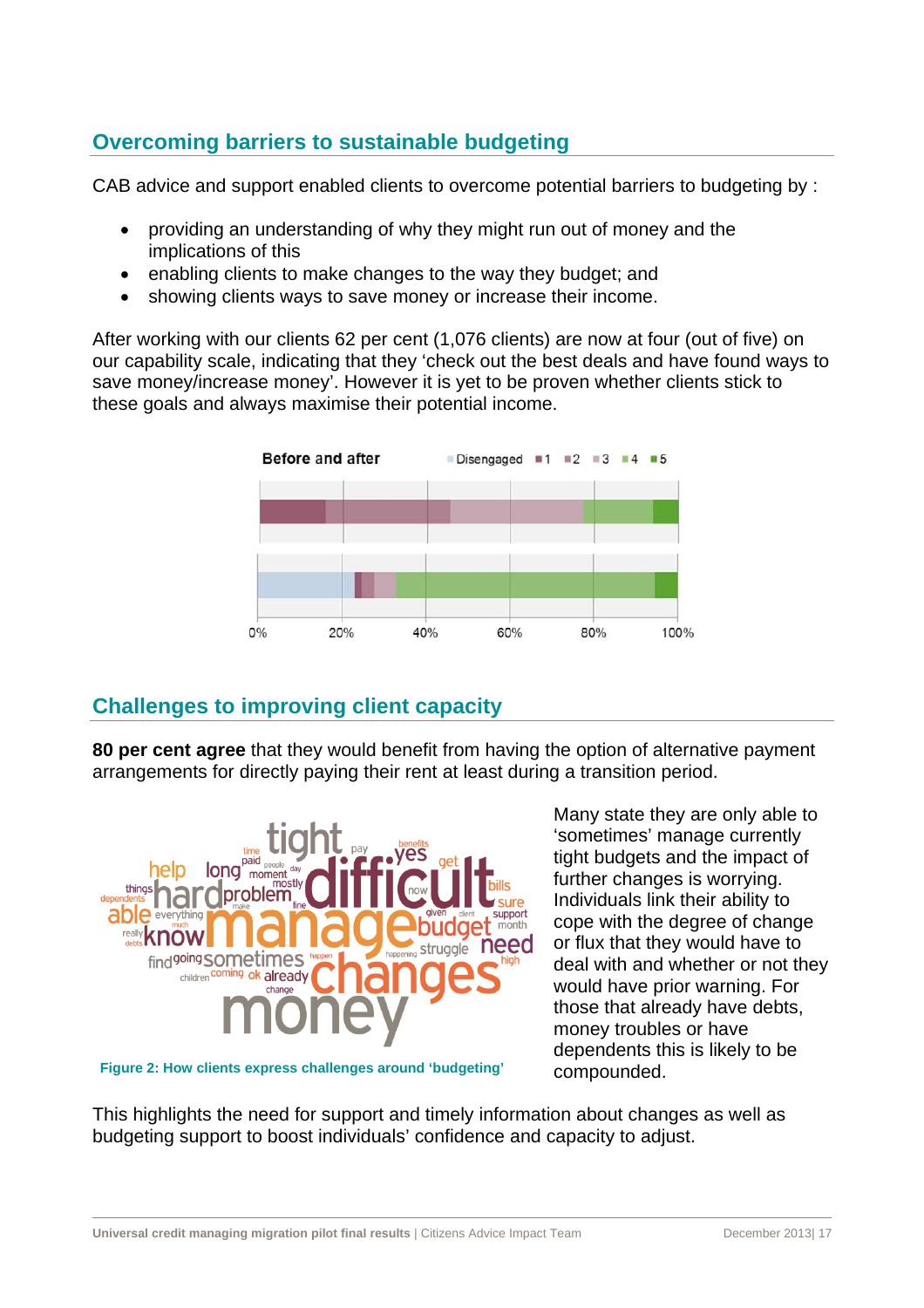# **Banking**

Under universal credit claimants' payments will be paid into a bank account. They will need to be able to use banking services to make direct payments to their landlord. This is not possible for those that do not currently have or are unable to get a transactional bank account. It is also challenging for those that lack the necessary experience and knowledge of how to manage such services.

We recognise that this later element, and how it overlaps with good financial capability and budgeting skills could undermine a client's capacity to manage the responsibility of paying rent directly. At initial assessment of our clients found that 46 per cent were not equipped with the appropriate capabilities to manage monthly payments, budgeting or banking.

#### **What impact has our advice and support had on clients?**

**52 per cent** were not able to use an account to pay priority bills at initial assessment.



**Following CAB support** 70 per cent have improved skills and abilities.



#### **How have CAB tackled this capability area?**



Ensuring clients were aware of appropriate banking services available to them was part of our financial capability work – underscoring the interrelationship of effective banking with successful budgeting. To get the full benefits of having a bank account it must be used responsibly and not endanger a client to potential financial difficulties or debt. CAB support may be in the form of ensuring clients know about services available to them, informing them about how to use their account's functionality or diagnosing reasons why a client might not be able to access a bank account.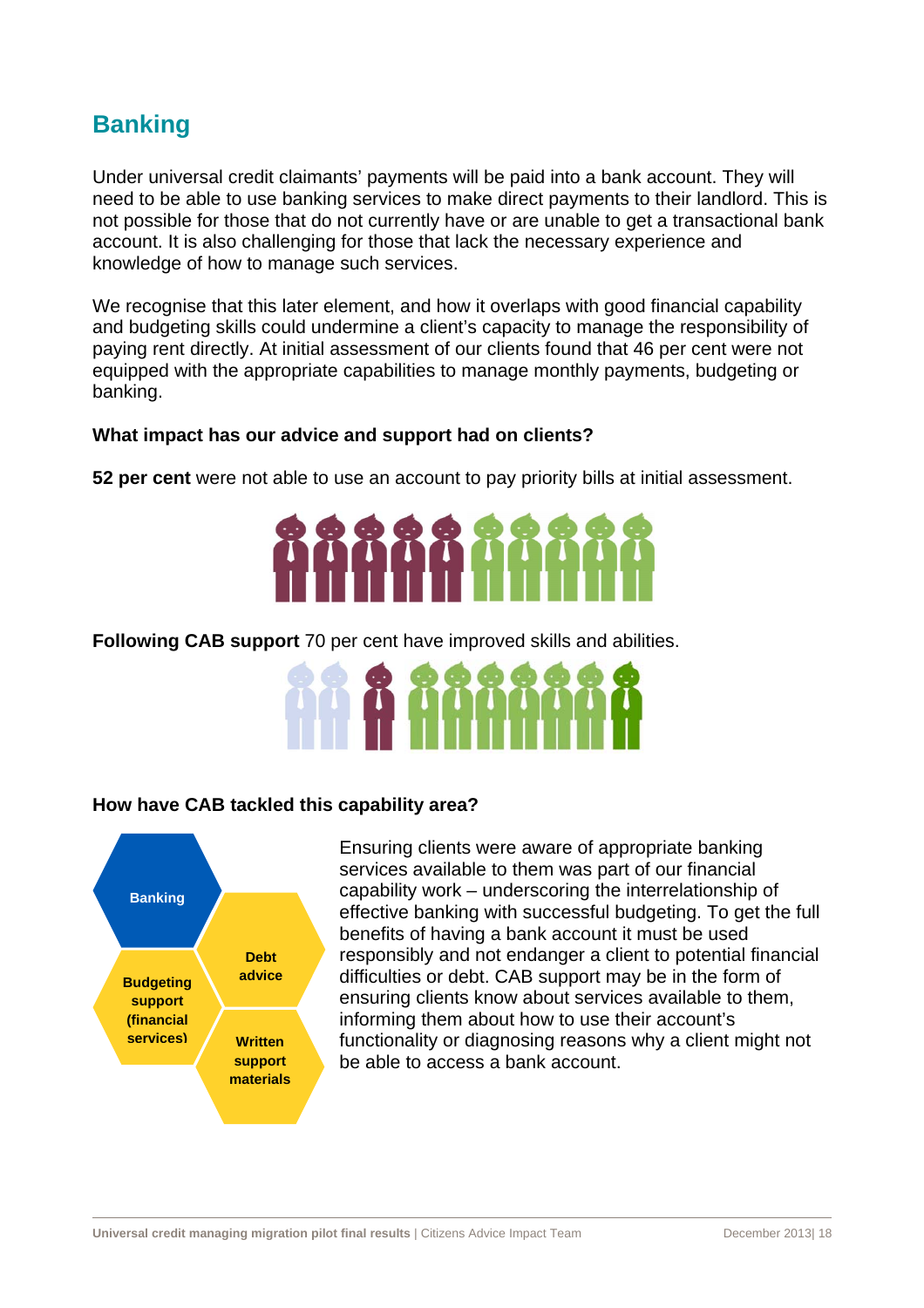# **Overcoming barriers to banking**

CAB advice and support enabled clients to overcome potential barriers to banking by providing a:

- diagnosis of whether or not a client had the appropriate banking services
- explanation of priority bills and how to pay them; and
- support in setting up payment arrangements

After working with our clients 56 per cent (985 clients) are at four (out of five) on our capability scale, indicating that they 'have setup payment arrangements for priority bills and know how to monitor them'. However clients may not have done this yet as they have no need until universal credit changes impact on them. This highlights the need for timely support.



# **Challenges to using banking services to manage payments**

**21 per cent would find income being paid into one bank account per household problematic** 



**around banking** 

Some clients do not have access to a transactional bank account, which would allow them to make direct debits or standing order payments. Others have not yet got such an account – and may need help in setting one up. The majority do have the right account but are not fully utilising it. Therefore, support is needed around ensuring all clients are financially included. Some need help in understanding how they can use direct debits

and standing orders to manage their money. Others do not feel comfortable using services that seemingly undermine their ability to directly control the money that comes out of their pocket. Money may be tight or they may fear becoming overdrawn and incurring charges showing how financial worries and a lack of budgeting support can impact on uptake of banking services. Moving away from existing coping mechanisms could lead to mismanagement of funds and stress for the individual if the necessary support is not in place.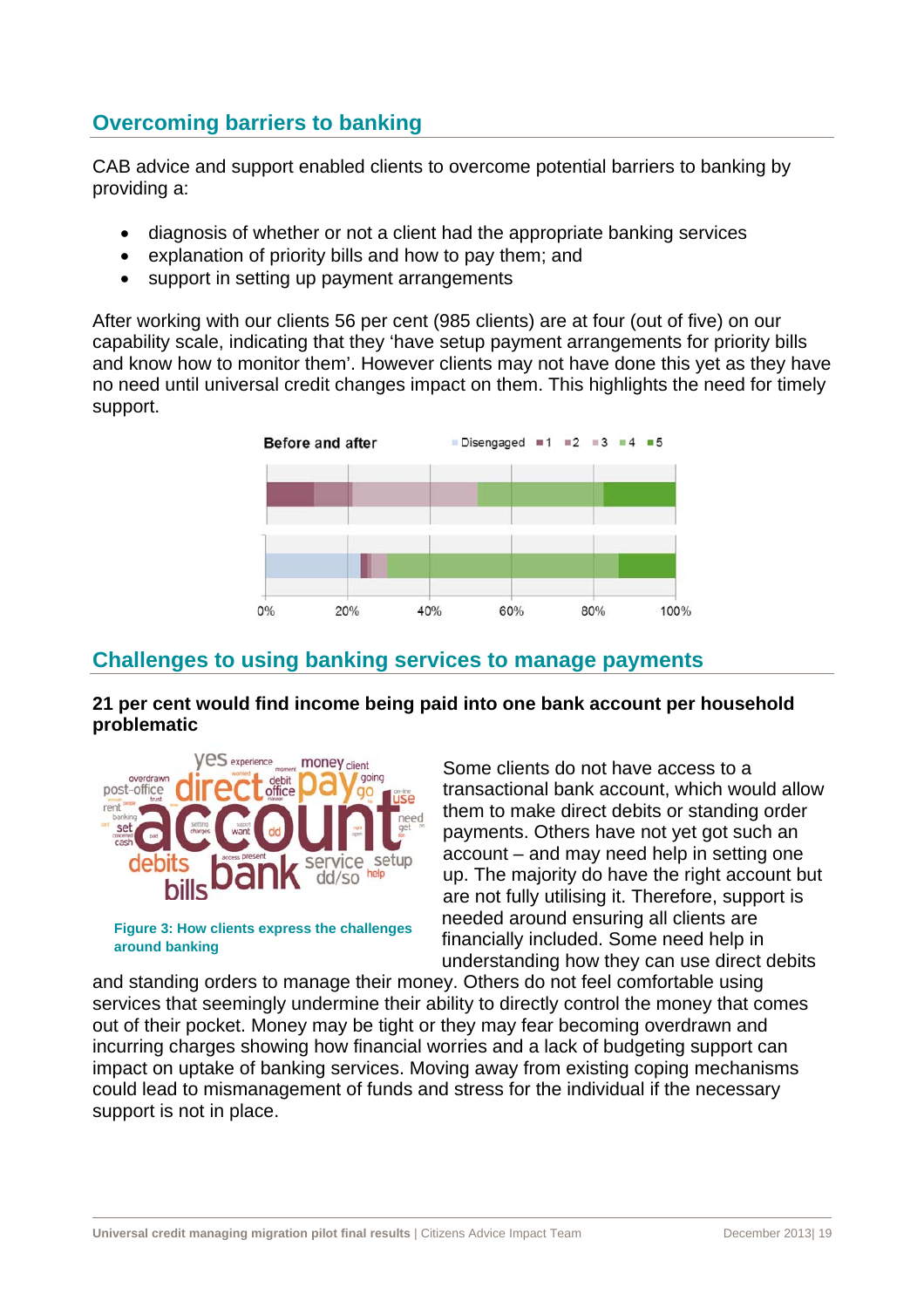# **Staying informed**

Universal credit comprises many changes to the way that benefits are paid. Claimants need to stay informed about these adaptations and how they affect them so that they can take the necessary steps to prepare and manage under the new system successfully. If claimants are not kept up to date their ability to make the behavioural changes necessary to successfully claim universal credit without problems or detriment is reduced.

Timely preparation and appropriate support are vital to ensuring that claimants are able to transition onto the adapted system as easily as possible and are able to successfully claim their benefit.

#### **What impact has our advice and support had on clients?**

**81 per cent** were not able to stay informed about the changes at initial assessment.



**Following CAB support** 68 per cent have improved skills and abilities



#### **How have CAB tackled this capability area?**



Benefits advice is a core aspect of CAB work and in this pilot we have delivered tailored advice on how universal credit will affect our clients and, where appropriate, produced written guidance materials on the changes.

To ensure that clients were given accurate and up-todate information the CAB service invested the time and resources into fully training staff and volunteers to deliver the appropriate information. For example, Birmingham CAB delivered training workshops on the universal credit changes to 100 staff and volunteers before working directly with clients.

Delivering this advice has also provided clients with the opportunity to address other benefits-related support needs holistically. This has provided our CAB with an insight into the way that individuals can feel the cumulative effect of different changes to the welfare system and how this can have an impact on the way that they are able to manage multiple changes.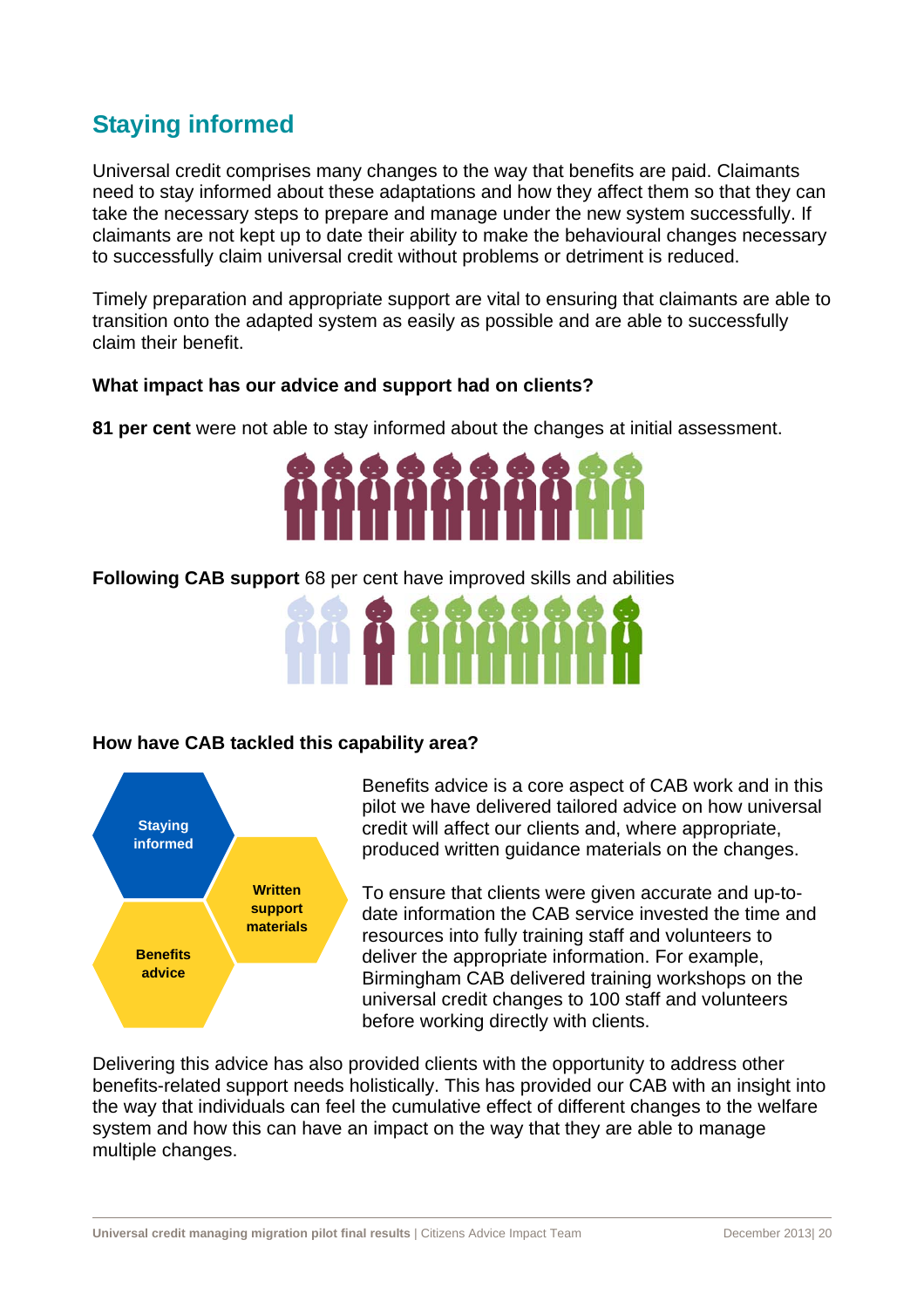# **Overcoming barriers to staying informed about benefits changes**

CAB advice and support enabled clients to overcome potential barriers by:

- informing clients that the change will take place and providing specific information on the changes and how individuals will be personally affected; and
- highlighting sources of information and what a client can do to prepare.

After working with our clients 64 per cent (1,119 clients) are at four on our capability scale indicating that they 'understand the changes that affect them, and know where to go for help (including useful websites)' but might not yet know how to stay up-to-date.



# **Challenges to knowing how to prepare for universal credit**

**88 per cent** believe that they have not yet been provided with enough information by Government or local authorities about the change.



**Figure 4: How clients express the challenges around staying informed** 

The lack of information currently provided was frequently mentioned along with a degree of uncertainty about when and how claimants would be informed of changes. Many clients hoped that they would be provided with timely and specific information from DWP or their local authority, which would allow them time to prepare. This could act as a potential barrier to successful behaviour change.

Generally clients link their capacity to manage the

changes with their ability to ask for assistance. The local CAB is noted by clients as a primary source of help, support and information that they would be able to access when they most need it. While many people highlight that they would like to receive written information from authorities on the changes, client comments and survey results indicate that people also want the safety net of being able to talk to a support agency directly about their particular situation or for help with forms and process. However a number of clients also noted underlying issues that will affect their ability to stay informed – including disability barriers, access to information and support services linked to rural isolation, as well as language and literacy issues.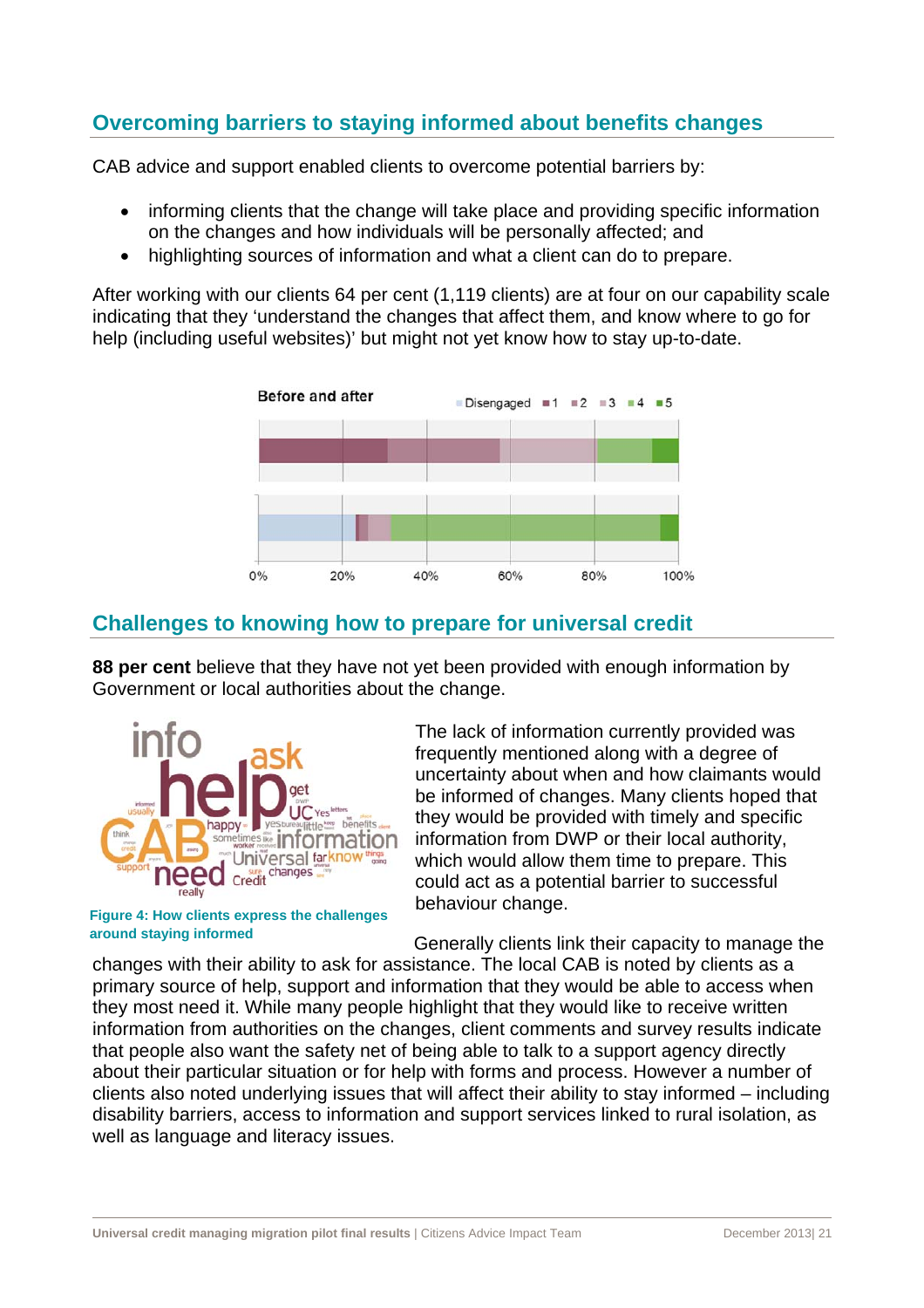# **Getting online**

Claimants will now have to make and manage their benefits claim online. This requires two main requirements from them – that they can access the internet to do this, and that they have the relevant capacity to fill out a complex online form and manage their claim. Fundamentally, the skills needed to manage the administration of a claim are different from browsing the web or using social media.

Universal credit is aimed at simplifying the way that claims are made and reducing the costs of benefit administration to society, but claimants will need support to do this successfully.

#### **What impact has our advice and support had on clients?**

**66 per cent** were not able to get online to manage a claim at initial assessment.



**Following CAB support** 62 per cent have improved skills and abilities.



#### **How have CAB tackled this capability area?**



The resources to deliver digital assistance varied across bureaux, but we are able to utilise our diagnostic ability and key local partnerships to improve clients' capacity to get online. For example, North Dorset were able to use their knowledge and links with existing local services, as well as those in development, to direct clients to the support relevant for their situation.

In this pilot bureau they identified client capacity, including noting issues around access or barriers to getting online and potential ways to improve this. They have provided written support materials and guidance where appropriate and referred or booked clients onto

externally delivered online courses. Where resources have allowed bureaux have also provided specific one-to-one support to individuals on specific issues such as assistance in filling out an online form - a transferable skill highly relevant to universal credit.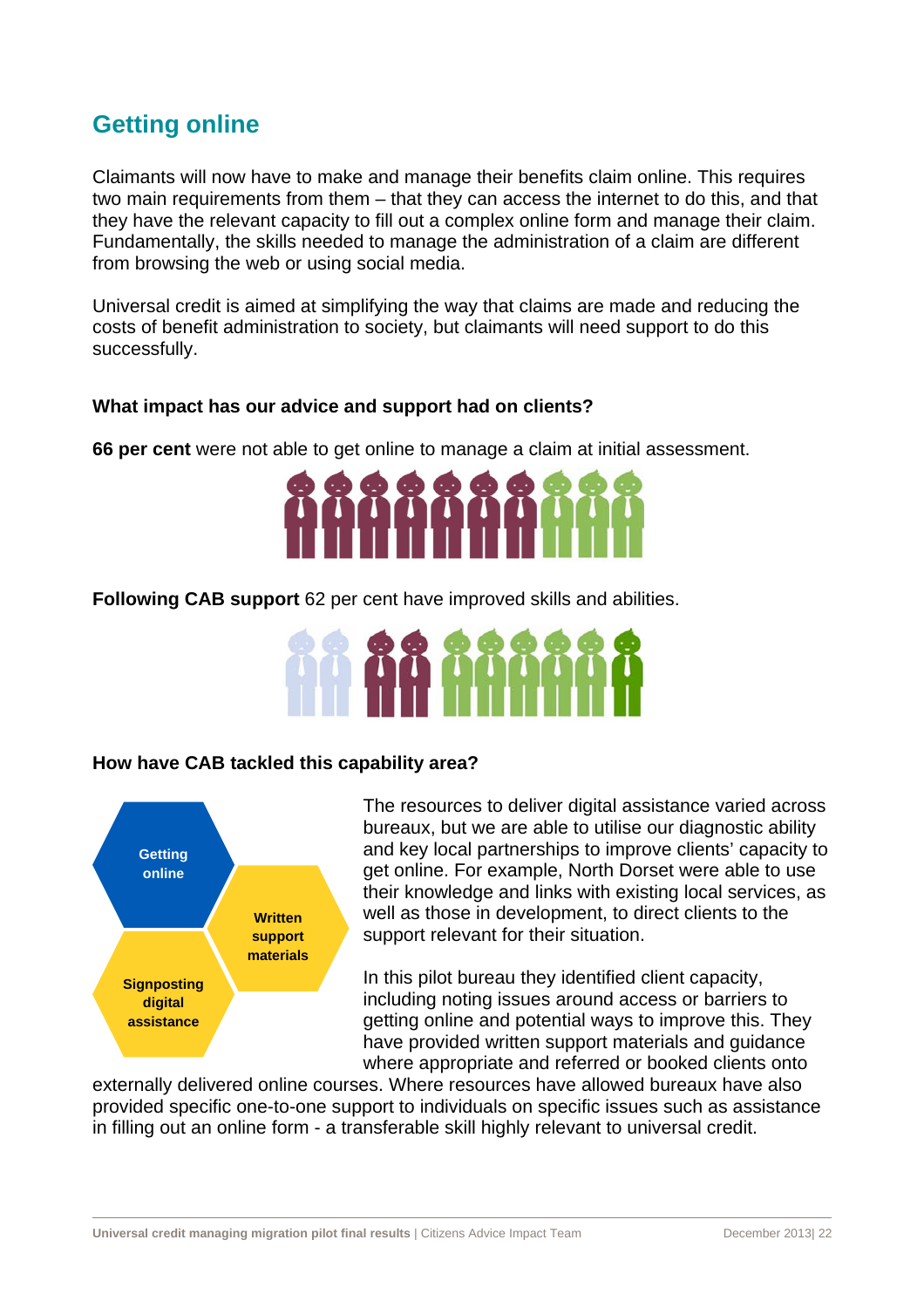# **Overcoming barriers to getting online to manage a claim**

CAB advice and support enabled clients to overcome potential barriers by:

- diagnosing whether or not someone has the capacity to get online and if not, what is preventing them
- giving relevant information of how they can do this and signposting the necessary support to do this successfully and confidently.

53 per cent (932 clients) are at four (out of five) on our capability scale indicating that they 'have been online to search, get information and carry out activities' but might not be able to do this regularly without support.



# **Challenges to managing a claim online**



Access can be a key obstacle with many clients not owning a computer and therefore being reliant on publically provided facilities such as libraries. This may be due to the expense or because their living arrangements prevent gaining internet access. Many cite trust and privacy issues as barriers – either due to not wanting to

**Figure 5: How clients express the challenges getting online** 

input personal information in public surroundings or a fear of fraud and identity theft through using online services. For those in rural communities there might be underlying challenges to internet access such as broadband availability or a lack of transport options to get to public facilities.

For those that do have computers many cannot use them without support and are reliant on family or others for help. Being able to get online and actually manage a universal credit claim online is crucial. Many cite wanting to learn but need support to manage online.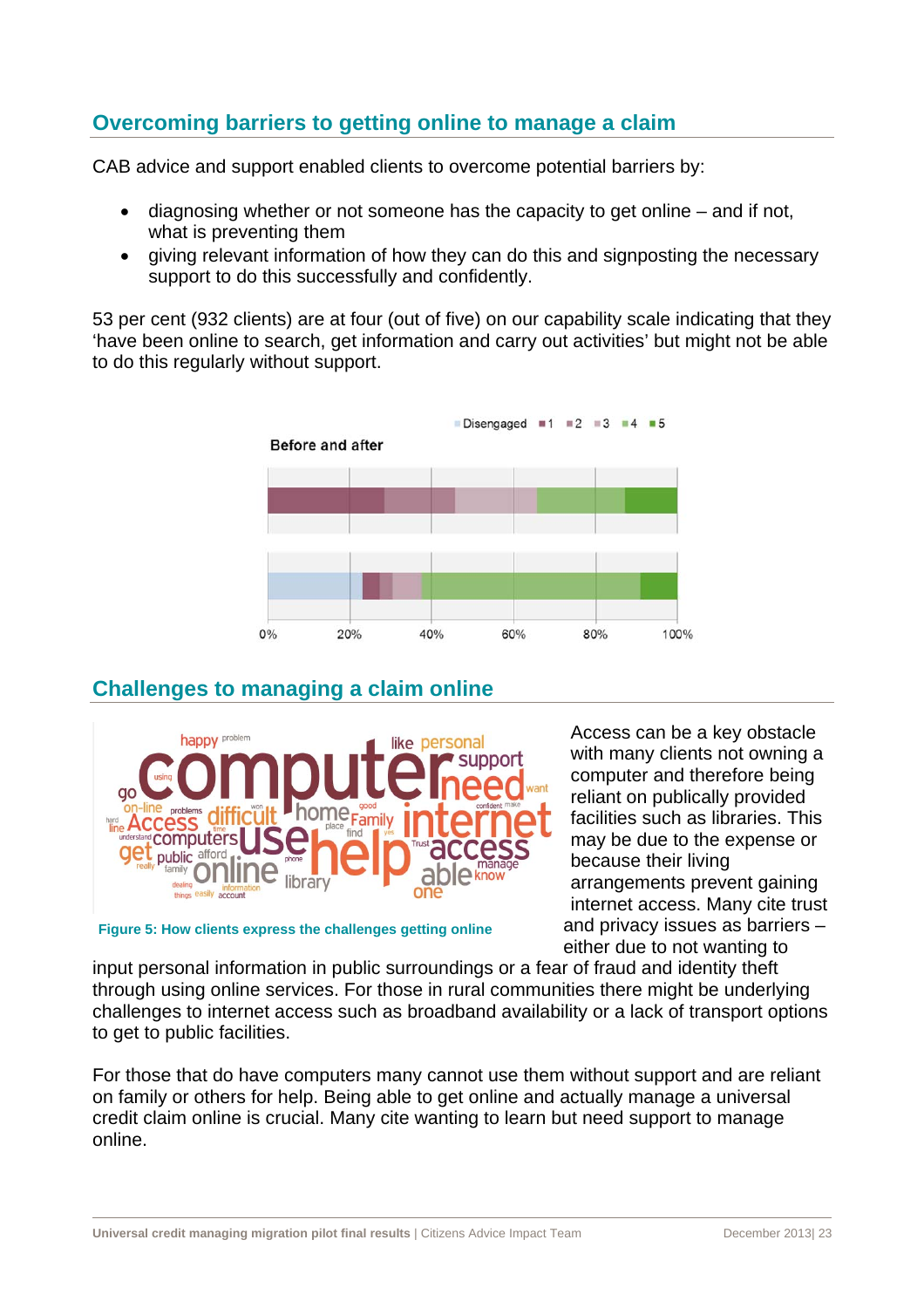# **Implementing universal credit and the support required**

Citizens Advice supports the principles of universal credit, believing that a wellimplemented system would have the advantage of simplifying this process for people, making it easier to understand and comply with. Claimants would only have to deal with one Government department, making the system more responsive and efficient in adapting to changes in individuals' circumstances, reducing the risk of delays in benefits being paid, or overpayment. Universal credit also has the potential of increasing the incentive to work, by making this more financially viable and attractive for people to increase their working hours, as well as more broadly reducing the complexities of working out whether claimants are better or worse off.

However, we also recognise that claimants may need support to successfully migrate to and manage under the new system. The pilot that we ran and the results presented clearly demonstrates this need. The services provided by our bureaux have come at a cost over and above the advice services we provide day by day.

The pilot found that around half of our existing client base will be affected by the roll out of universal credit. However, these clients are already accessing our advice services for a whole range of issues including, but not exclusively, benefits advice. Our existing advice services primarily concentrate on resolving the current problems and issues that clients present with. We envisage that this advice provision will continue through the roll out of universal credit and beyond. The pilot has identified that clients require additional personalised and tailored support to prepare them for transition. This will create new demand on our services which, if not met, may risk the displacement of others who rely on our advice services for a range of other issues and problems (approximately 50 per cent of our client base).

#### **North Dorset Citizens Advice Bureau:**

*"Taking part in the Managing migration pilot has provided some invaluable learning for us. We now know what infrastructure is needed to deliver a sustainable service which can cope with the demands created by welfare reform – both in terms of greater capacity and new mechanisms - to support claimants through the entire transition period."* 

The learning from this pilot, alongside our geographical presence, trusted reputation and highly trained advisers puts us in a unique position to enable claimants to improve their capabilities for universal credit. However, additional investment is required to provide for the resources, infrastructure and training that is necessary to ensure a consistent and effective roll out of our support.

Our core costs for running the pilot are best expressed as per 100 clients. This recognises that no-one is average and within 100 clients a whole range of issues, capabilities and barriers are present. Our average cost per 100 clients was £9,400. This ranged between £5,200 and £12,000 per 100 clients.

The range of costs reveals a number of factors. Clients received a range of different interventions over the course of this pilot, and while the majority needed only one or two interventions, some required four or more. The pilot was also conducted over three distinct areas, Birmingham, North Dorset and Ynys Mon. Each has its own geographical, economic and societal profile, as do the clients that made up the pilot and made use of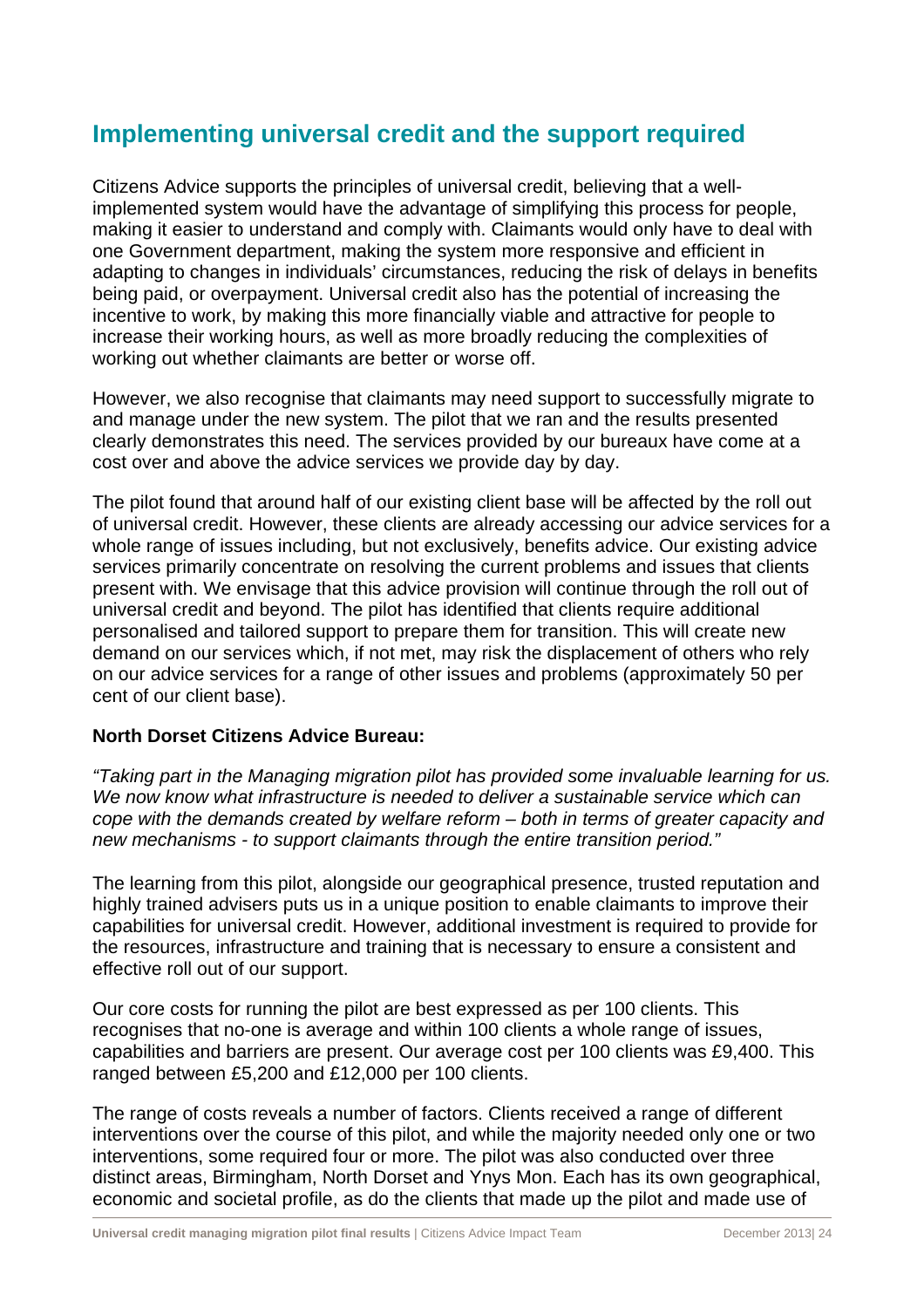our services. We also recognise that each bureaux is its own independent charity and is funded, staffed and run in different ways, which can also have a bearing on costs.

We feel it is absolutely vital for the Government to provide additional funding to support those who will be transferred across to universal credit to prepare and improve their capacity to manage under the new system. The implications of not funding, or providing too little support would risk the successful delivery of universal credit. Our analysis shows that many clients are unlikely to manage, leading to financial difficulty and debt. It may also lead to a dramatic increase in enquires and casework for Jobcentre Plus to manage, leading to delays and a likely increase in Citizens Advice Bureaux reactionary work to help clients in crisis. We believe preventing a crisis is preferable to 'curing' an emergency.

Throughout the pilot it was our intention to establish the resources required to deliver effective support. A separate paper will be produced that will model our resource requirements based on anticipated universal credit support needs and volumes, and local bureaux costs.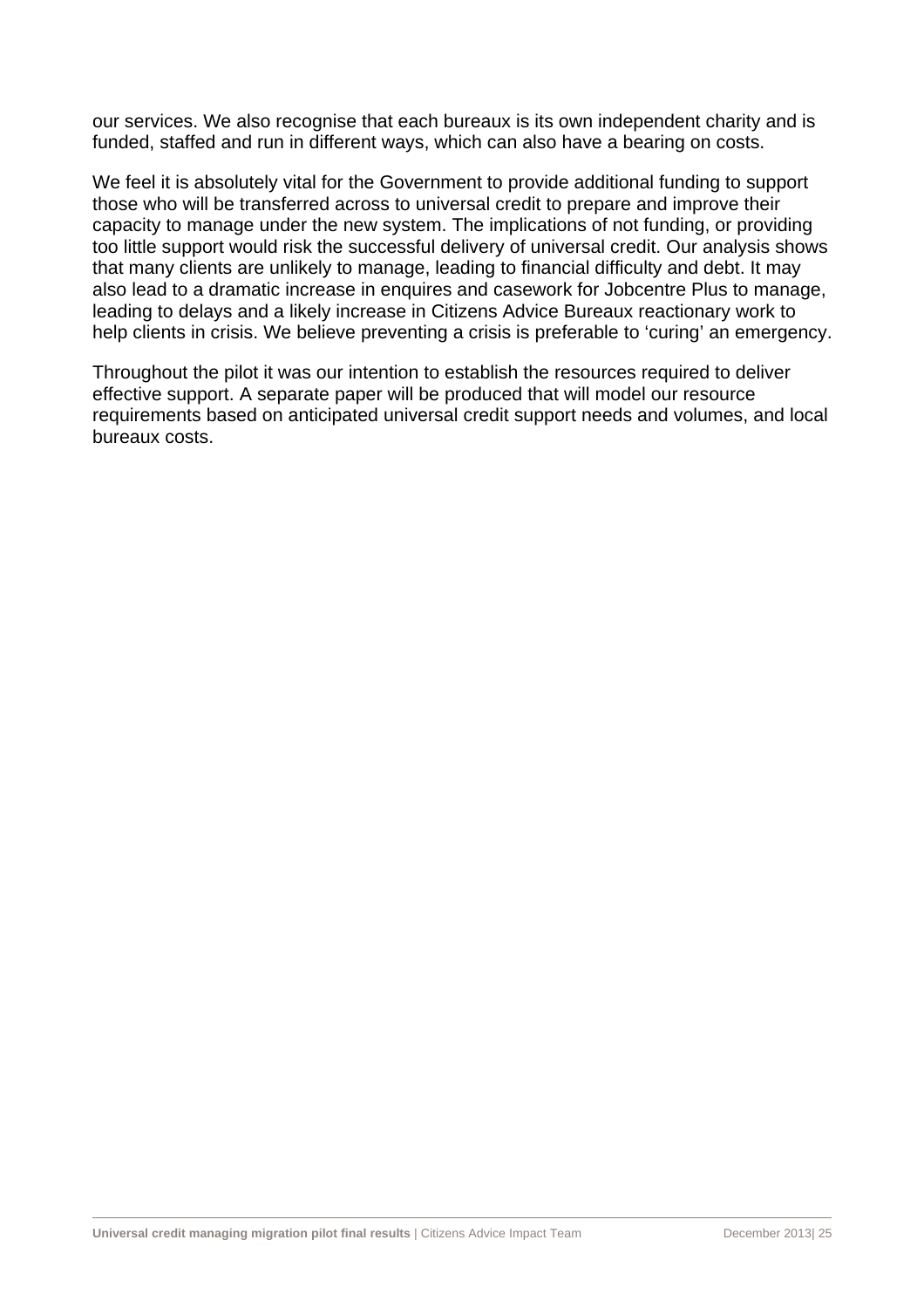# **Appendix: methodology**

The Managing migration pilot was a project working with three bureaux (Birmingham, Ynys Mon and North Dorset) to understand the level of support clients will need in managing universal credit. These bureaux were chosen as they reflected the diverse nature of our service – operating in both rural and urban environments with differing client profiles and resources. During this time we worked with 1,746 clients from initial assessment – with 1,342 going on to receive interventions at their bureau. This represents a statistically valid sample of the Citizens Advice service's client base and their demographic profiling is representative of the client profile we see each year.

| <b>Client</b><br>identification                                                  | We operated a census-style surveying process over a three month period with every<br>CAB client that came into our three pilot bureau over a set three month period asking<br>whether they were in receipt of one of the benefits that would be affected by universal<br>credit. If they were we identified them as 'universal credit relevant' and therefore<br>applicable for this pilot.                                                                                                                                                                                                  |
|----------------------------------------------------------------------------------|----------------------------------------------------------------------------------------------------------------------------------------------------------------------------------------------------------------------------------------------------------------------------------------------------------------------------------------------------------------------------------------------------------------------------------------------------------------------------------------------------------------------------------------------------------------------------------------------|
| (March-June<br>2013)                                                             | If universal credit relevant each client completed an initial assessment that identified<br>their capacity across the five capability areas measured in this pilot. They were<br>scored on a standardised 1-5 scale for each area (details below), and bureaux<br>offered CAB advice and support interventions to any clients with scores of equal or<br>less than three in any area.                                                                                                                                                                                                        |
| <b>CAB advice</b><br>and support<br><b>interventions</b><br>(July-<br>September) | After each intervention received clients were rescored on each capability area – using<br>the same scoring process and scales as during their initial assessment. Bureaux also<br>identified and recorded whether there were any barriers to the client progressing<br>towards improved capability. The scores we have taken in this report are each client's<br>final capability reading as the last time they were in contact with the bureau, whether<br>that is at their last intervention, during the follow-up survey or $-$ if they disengaged $-$<br>their initial and only scoring. |
| <b>Client follow-</b><br><b>up</b><br>(September-<br>October)                    | We did not operate a sampling process for our follow-up survey but instead<br>attempted to contact with each client that had an initial assessment. Following a<br>'three strikes and out' contact policy 329 clients responded and answered our survey.<br>This covered a final capability reading, identifying any further barriers and client<br>perception of whether they will require additional support in managing the transition.                                                                                                                                                   |

# **Our understanding of needing support: five capability areas**

Our understanding in diagnosing the nature and level of support our clients will need is underpinned by our organisation's wealth of theoretical and practical experience in financial capability and other areas.

We have created a capability scoring system that enabled our pilot bureaux to diagnose client capacity across five key aspects associated with universal credit and what the level and nature of support should be (assessed on a scale of 1-5). This provided us with a standardised approach to supporting and addressing client needs, including



specific steps that have to be taken in order to move clients forward in their journey to self-sufficiency.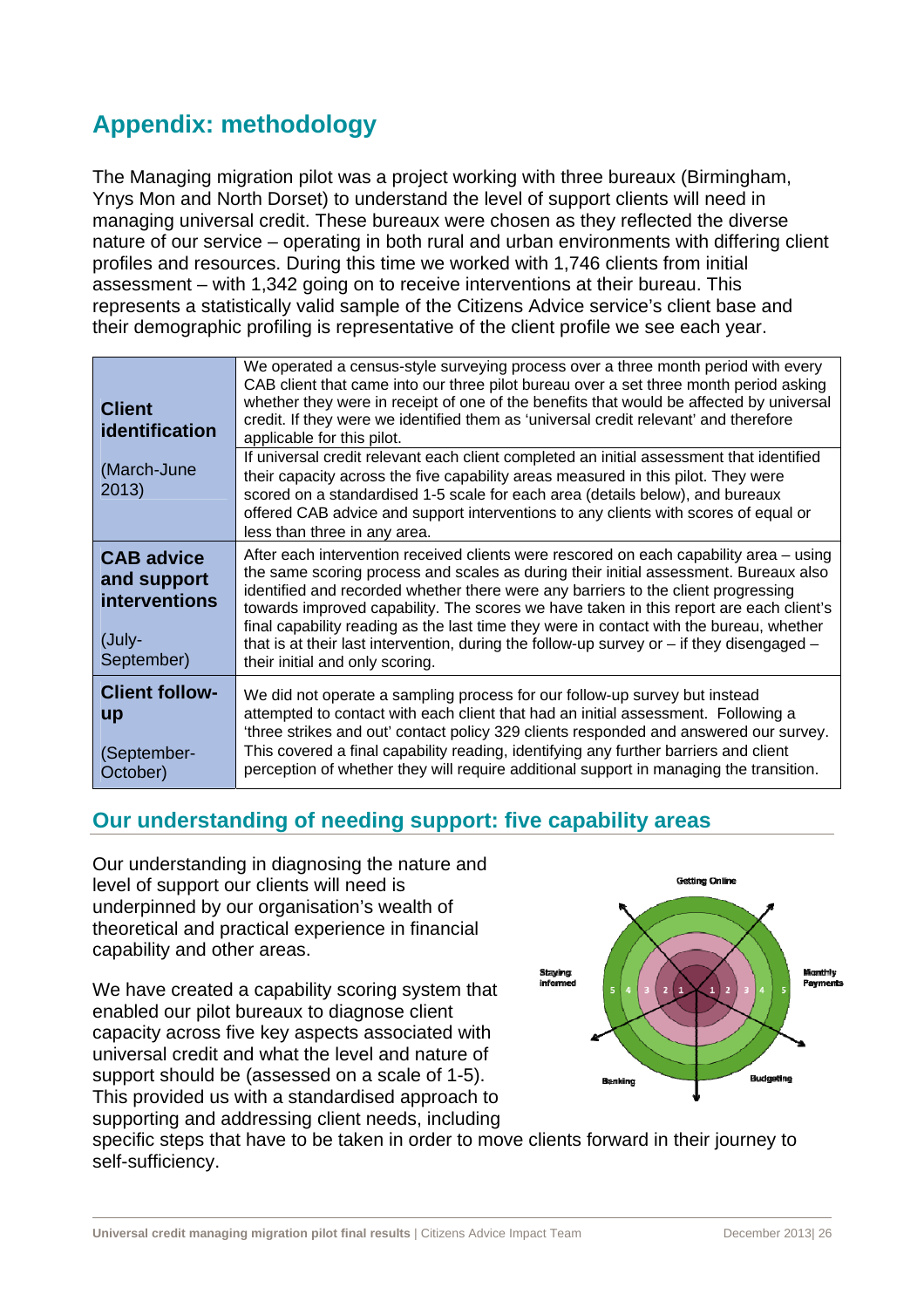By breaking down our client experience and capacity into this format we could identify those that needed support and worked with clients with scores equal to or less than level three in any capability area.

#### **The five capability areas identified for universal credit and our scoring system**

| <b>Monthly</b><br>payments:<br>I am able to<br>keep track of<br>my money on<br>a monthly<br>basis. | (1) they do not know how much money is going out and coming in each month;<br>(2) they know what information is needed to keep track of money in and out but<br>find it hard to do so; or<br>(3) they have a rough idea of what they spend each month as a household but<br>need support.<br>(4) they have a good idea of how much they spend as a household each month<br>but don't plan further ahead;<br>(5) they always keep track of their household money in and out and plan ahead<br>for changes                                                               |
|----------------------------------------------------------------------------------------------------|------------------------------------------------------------------------------------------------------------------------------------------------------------------------------------------------------------------------------------------------------------------------------------------------------------------------------------------------------------------------------------------------------------------------------------------------------------------------------------------------------------------------------------------------------------------------|
| <b>Budgeting:</b><br>I/we can<br>manage<br>changes in the<br>money I<br>receive                    | (1) they often run out of money and do not know what to do;<br>(2) they often end up borrowing money to cover living expenses; or<br>(3) they try different things but do not feel they can make real changes.<br>(4) they check out the best deals and have found ways to save money / increase<br>money;<br>(5) they always seek out the best deals and keep up to date with ways to<br>manage our money effectively                                                                                                                                                 |
| <b>Banking:</b><br>I use an<br>account to pay<br>priority bills on<br>time                         | (1) they are not sure what priority bills are and/or the type of account needed for<br>universal credit;<br>(2) they have the right account but do not know how to prioritise or pay their bills;<br>or<br>(3) they understand how to pay their bills but are not sure what to do if they do<br>not have enough money to pay the costs.<br>4) they have set up payment arrangements for priority bills and know how to<br>monitor their account<br>(5) they use their account to pay priority bills on the time and do not have any<br>problems or concerns about this |
| <b>Staying</b><br>informed:<br>I get the help I<br>need and can<br>keep up to<br>date              | (1) they do not know about the changes that may be coming;<br>(2) they have had some information about changes but are not sure what they<br>mean to them; or<br>(3) they understand the changes that affect them but are not sure what to do<br>next.<br>(4) they understand the changes that affect them and know where to go for help<br>including useful websites<br>(5) they understand the changes that affect them and know how to stay up to<br>date with changes that may affect them                                                                         |
| <b>Getting</b><br>online:<br>I can get<br>online to<br>manage a<br>universal<br>credit account     | (1) they do not know how to get online and manage their benefits claim online;<br>(2) they have received information of how to get online and what they will have<br>to do but need support; or<br>(3) they know how to get online and know the main risks/benefits of being online<br>but need support<br>(4) they have been online to search, get information and carry out activities<br>(5) they have online access and regularly go online to look at content and<br>manage services                                                                              |